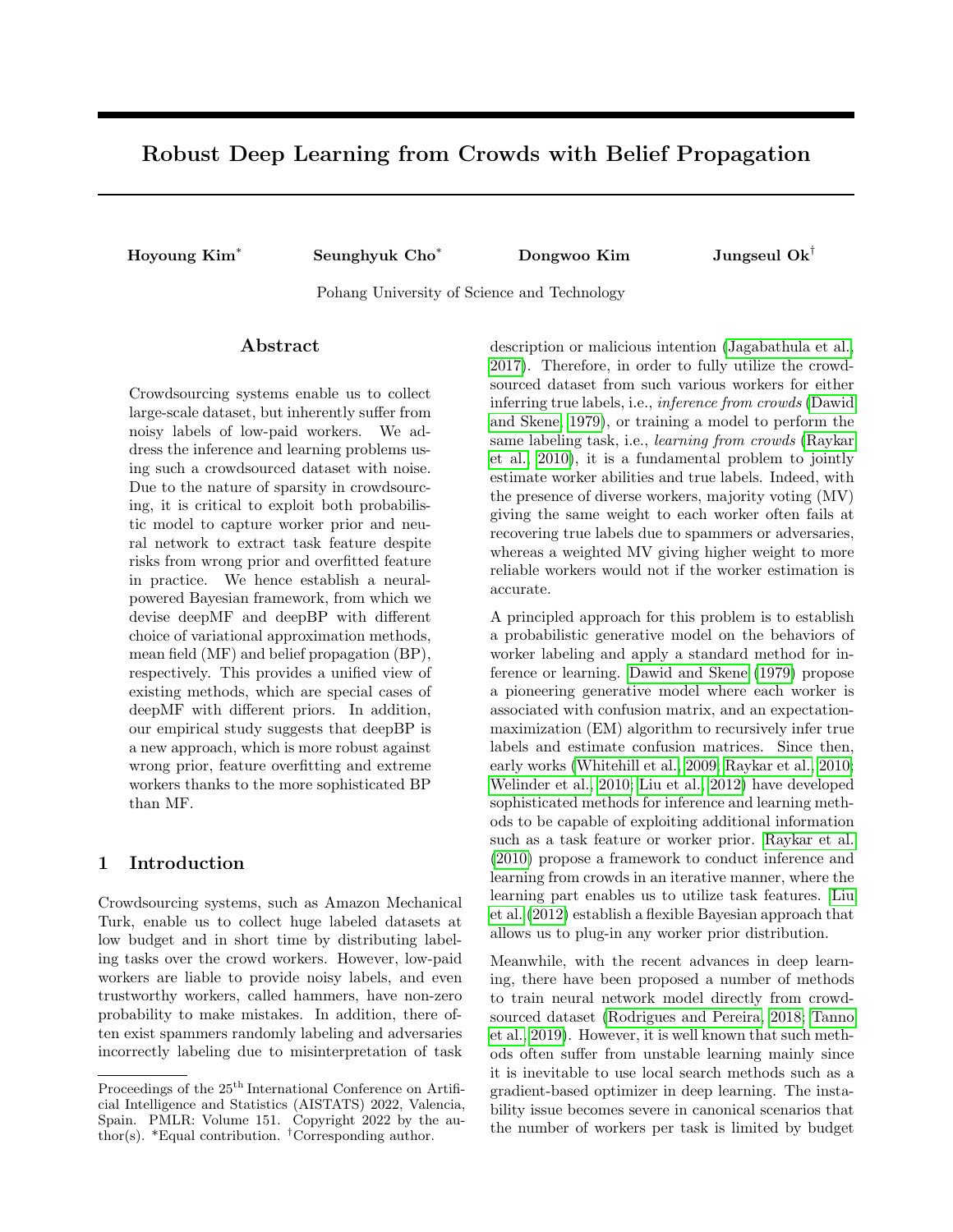constraints, and each worker has a limited capacity to perform trustworthy labeling, i.e., the information in crowdsourced dataset is large but sparse. [1](#page-0-0) To mitigate this issue, [Tanno et al.](#page-9-5) [\(2019\)](#page-9-5) introduces a specific regularization term based on the model of worker labeling. However, we empirically found that [Tanno et al.](#page-9-5) [\(2019\)](#page-9-5)'s approach is sensitive to the initialization or hyperparameter of deep learning<sup>[2](#page-0-0)</sup>, in particular, when their worker model is mismatched to the real perhaps with outliers.

In this paper, we hence aim at *robust* deep learning from crowds. To do so, we first establish a generative model containing a neural network and worker prior to which we easily insert any worker prior distribution. This provides not only a flexibility but also plausible interpretation to the choice of worker prior. Using our model, we then devise an EM framework alternating variational inference, which is used to infer true label on the probabilistic model, and deep learning, which is used to update the probabilistic model. In Section [3.1,](#page-3-0) adopting mean-field (MF) approximation for the varational inference, we devise deepMF as a simple procedure of minimizing a loss function. We also show that the existing methods can be interpreted as an instance of deepMF with a specific choice of worker prior in Section [3.2.](#page-4-0)

Although MF-based approaches are popular thanks to its simplicity [\(Rodrigues and Pereira, 2018;](#page-9-4) [Tanno](#page-9-5) [et al., 2019\)](#page-9-5), belief-propagation (BP) is known to be a better approximation method in general [\(Weiss, 2001;](#page-10-2) [Murphy, 2013\)](#page-9-6). To be specific, we note that the crowdsourced dataset can be interpreted as a bipartite weighted graph consisting of edges between tasks and workers with the corresponding worker labels as weights. If the graph is tree, the inference based on BP is exact on the graph [\(Pearl, 1982\)](#page-9-7). Furthermore, [Ok](#page-9-8) [et al.](#page-9-8) [\(2016\)](#page-9-8) prove the asymptotic optimality of BP in the canonical scenario where the assignment graph is a random bipartite graph with limited degrees so that locally tree-like with high probability. Intuitively, to infer a task label, BP is able to fully utilize the information spread over the local tree rooted from the task in a non-backtracking manner [\(Yedidia et al., 2003\)](#page-10-3), while MF approximation is not precise at this level. To take the advantages of BP, in Section [3.3,](#page-4-1) we propose deep BP using BP for the variational inference.

As intended in the design of deepBP, it empirically outperforms deepMF and the other algorithms. In particular, the advantage of using deepBP is robustness in the set of canonical crowdsourcing scenarios. We consider the following three specific scenarios, where any workers or practitioners would face in the real world. First, workers are commonly faced with noninformative or even irrelevant task features in a given task. Consequently, the features become obstacles in learning. Second, practitioners are likely to choose a wrong worker prior for inference and learning, or the model would not work properly with even true prior. Third, malicious workers are everywhere, especially the ones who submit a lot of random answers. All the scenarios are simulated with synthetic data. In all cases, deepBP performs robustly than the other algorithms, although some perform comparably in a particular case but not for all. In an additional experiment on a real-world dataset augmented with spammers and non-informative features, deepBP still maintains its robustness.

Contribution. In this work, to robustify deep learning from crowds, we propose a principled framework alternating variational inference and deep learning to utilize both the prior of worker behavior and the features of tasks. Our contributions are summarized in three folds. First, we devise deepMF in a simple form of deep learning and reveal that the previous methods [\(Rodrigues and Pereira, 2018;](#page-9-4) [Tanno et al., 2019\)](#page-9-5) are special cases of deepMF with specific choices of worker prior. This provides a useful guideline to select algorithms with a plausible interpretation. Second, inspired by the strong theoretical guarantee on BP for inference from crowds [\(Pearl, 1982;](#page-9-7) [Ok et al., 2016\)](#page-9-8), we propose deepBP, to our best knowledge, which is the first attempt to use BP for deep learning from crowds. Third, we empirically show that deepBP overall outperforms deepMF and the other existing methods. The advantages of deepBP in terms of robustness is clearer particularly in the set of canonical crowdsourcing scenarios with i) non-informative features; ii) multi-modal or mismatched worker prior; or iii) extreme spammers who submit noises to several tasks.

Related Work. As mentioned earlier, sparse dataset is common in crowdsourcing system due to limited budget, but it is challenging by the risk of overfitting. As a part of robustifying deep learning on the sparse regime, our approach is along with the Bayesian view [\(Liu et al., 2012\)](#page-9-3) in the sense that the knowledge on workers is given as a prior distribution of workers' confusion matrices. Meanwhile, there are diverse ways to express and exploit the worker prior. Assuming that workers can be clustered into few different types with similar confusion matrix, [Venanzi et al.](#page-10-4) [\(2014\)](#page-10-4) propose to involve a worker clustering mechanism. In [\(Nguyen](#page-9-9) [et al., 2017\)](#page-9-9), the confusion matrix is converted into

<sup>&</sup>lt;sup>1</sup>In Appendix [A,](#page-11-0) we empirically show that given robust algorithms and budget limit, it is better to obtain large but sparse dataset than small but dense one in terms of the performance in learning.

<sup>2</sup>More details are in Appendix [D.](#page-14-0)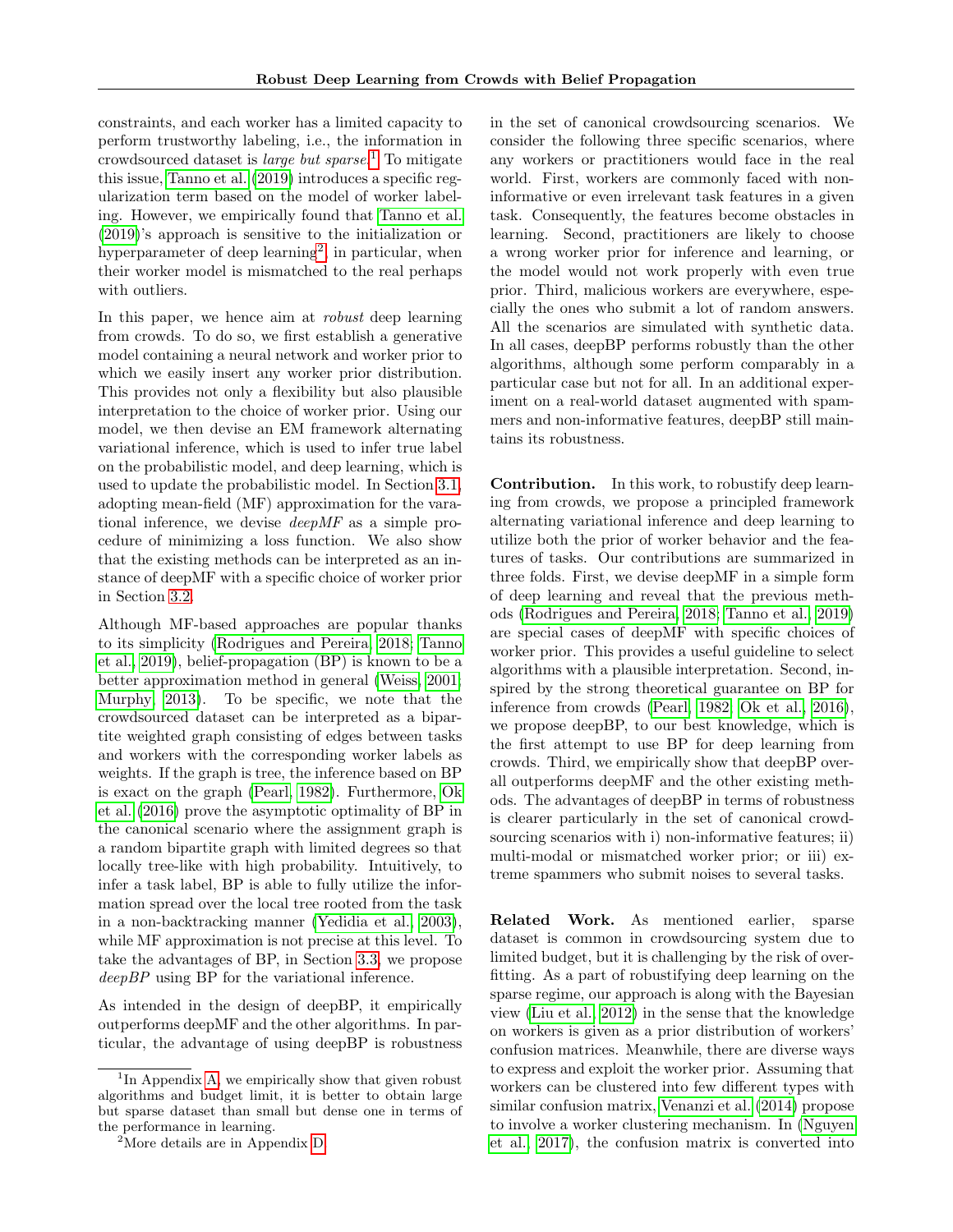a confusion vector to stabilize learning by dimensionality reduction. Interestingly, [Chu and Wang](#page-9-10) [\(2021\)](#page-9-10) introduce the generative adversarial networks to learn worker behavior. We believe that our approach provides ease of adopting different worker prior through the lens of the probabilistic perspective.

As deepBP is a deep learning method equipped with BP, it is worth to mention studies to take advantages of BP and deep learning for other learning problems. To capture high order dependencies on factor graphs, [Zhang et al.](#page-10-5) [\(2020\)](#page-10-5) propose a factor graph neural network which can mimic the max-product BP. [Kuck](#page-9-11) [et al.](#page-9-11) [\(2020\)](#page-9-11) generalize BP with neural network to find better fixed posteriors faster than loopy BP. Recently, [Satorras and Welling](#page-9-12) [\(2021\)](#page-9-12) propose a hybrid model which runs conjointly a graph neural network with BP. The above methods are designed for flexible or fast inference by training neural network from multiple instances of inference on a fixed factor graph. However, in crowdsourcing systems, the factor graph varies easily per each instance. We hence need to devise a new framework alternating inference and learning.

# 2 Model

We consider a classification model to predict latent label  $z \in [K] := \{1, 2, ..., K\}$  from feature x such as an image or audio track. We model the probability of class  $k$  given feature  $x$  using an arbitrary function  $f_{\phi}(k; x)$  parameterized by  $\phi$ , i.e.,

<span id="page-2-4"></span>
$$
p(z = k | x, \phi) = f_{\phi}(k; x) , \qquad (1)
$$

which can be logistic regression model as in [\(Raykar](#page-9-2) [et al., 2010\)](#page-9-2), or deep neural network as in [\(Rodrigues](#page-9-4) [and Pereira, 2018\)](#page-9-4).

To collect training dataset, we consider a crowdsourcing model consisting of  $N$  classification tasks and  $M$ workers. Each task  $i \in [N]$  is associated with true label  $z_i \in [K]$  and feature  $x_i$ . We assume each task is sampled independently, i.e.,  $p(\boldsymbol{z} \mid \boldsymbol{x}, \phi) = \prod_{i \in [N]} p(z_i \mid$  $(x_i, \phi)$ , where z and x are the sets of all  $z_i$ 's and  $x_i$ 's, respectively. Each worker  $u \in [M]$  is associated with confusion matrix  $\boldsymbol{\theta}^{(u)} \in [0,1]^{K \times K}$ , parameterizing worker u's average ability, such that  $\theta_{kk'}^{(u)}$  is the probability of answering  $k'$  for tasks with true label  $k$ :

$$
p(y_i^{(u)} = k' \mid z_i = k, \theta^{(u)}) = \theta_{kk'}^{(u)}, \qquad (2)
$$

where  $y_i^{(u)} \in [K]$  is worker u's answer for task i, and  $\sum_{k' \in [K]} \theta_{kk'}^{(u)} = 1.$ 

We assume that each confusion matrix  $\boldsymbol{\theta}^{(u)}$  is drawn independently from prior distribution  $p(\theta^{(u)} | \alpha)$  with  $\text{parameter} \;\; \boldsymbol{\alpha}, \; \text{i.e.,} \; \, p(\boldsymbol{\theta} \; \mid \; \boldsymbol{\alpha}) \; = \; \prod_{u \in [M]} p(\boldsymbol{\theta}^{(u)} \; \mid \; \boldsymbol{\alpha}),$ 

where  $\boldsymbol{\theta}$  is the set of all  $\boldsymbol{\theta}^{(u)}$ 's. The worker prior  $p(\boldsymbol{\theta}^{(u)} \mid \boldsymbol{\alpha})$  is often equipped with Dirichlet distribution  $Dir(\boldsymbol{\alpha})$  since it provides an analytical tractability from the fact that it is a conjugate prior of the categorical distribution, and also represents a wide set of distributions by simply manipulating  $\alpha$ . For instance, in [\(Liu et al., 2012\)](#page-9-3), the one-coin model for binary classification uses the worker prior such that for  $\alpha_1, \alpha_2 > 0$ ,

<span id="page-2-3"></span>
$$
(\theta_{11}^{(u)}, \theta_{12}^{(u)}) = (\theta_{22}^{(u)}, \theta_{21}^{(u)}) \sim_{\text{i.i.d.}} \text{Dir}(\alpha_1, \alpha_2), \quad (3)
$$

where the expected probability of being correct is  $\frac{\alpha_1}{\alpha_1+\alpha_2}$ . The two coin model in [\(Liu et al., 2012\)](#page-9-3) independently draws  $(\theta_{11}^{(u)}, \theta_{12}^{(u)})$  and  $(\theta_{22}^{(u)}, \theta_{21}^{(u)})$  from the same distribution.

We assume that  $y_i^{(u)}$ 's are conditionally independent to each other given z and  $\theta$ . Let  $y$  be the set of all  $y_i^{(u)}$ 's, and  $\mathbb{N}_u$  be the set of tasks labeled by worker u. The model described above can be summarized as:

<span id="page-2-2"></span>
$$
p(\mathbf{y}, \mathbf{z}, \boldsymbol{\theta} \mid \mathbf{x}, \boldsymbol{\alpha}, \phi) = p(\mathbf{z} \mid \mathbf{x}, \phi) p(\mathbf{y} \mid \mathbf{z}, \boldsymbol{\theta}) p(\boldsymbol{\theta} \mid \boldsymbol{\alpha})
$$

$$
= \prod_{i \in [N]} f_{\phi}(z_i; x_i) \left( \prod_{u \in [M]} p(\boldsymbol{\theta}^{(u)} | \boldsymbol{\alpha}) \prod_{j \in \mathbb{N}_u} \theta_{z_j, y_j^{(u)}}^{(u)} \right) . (4)
$$

Given this model equipped with task feature  $f_{\phi}(z_i; x_i)$ and worker prior  $p(\theta^{(u)} | \alpha)$ , in what follows, we describe two fundamental problems: inference and learning from crowds.

Inference from crowds. Given crowdsourced dataset  $(x, y)$ , worker prior  $\alpha$ , and classifier  $f_{\phi}$  based on task feature, the Bayes decision rule is given as:

<span id="page-2-0"></span>
$$
\hat{z}_i = \underset{z_i \in [K]}{\arg \max} p(z_i \mid \boldsymbol{x}, \boldsymbol{y}, \boldsymbol{\alpha}, \phi) , \qquad (5)
$$

which is optimal in the sense of minimizing the expected bit-wise error rate. Noting  $p(z, \theta | x, y, \alpha, \phi) \propto$  $p(z | x, \phi)p(y | z, \theta)p(\theta | \alpha)$ , the marginal probability in [\(5\)](#page-2-0) can be computed as follows:

<span id="page-2-1"></span>
$$
p(z_i | \mathbf{x}, \mathbf{y}, \alpha, \phi) = \sum_{\mathbf{z}_{-i}} \int p(\mathbf{z}, \boldsymbol{\theta} | \mathbf{x}, \mathbf{y}, \alpha, \phi) d\boldsymbol{\theta}
$$

$$
\propto \sum_{\mathbf{z}_{-i}} p(\mathbf{z} | \mathbf{x}, \phi) \int p(\mathbf{y} | \mathbf{z}, \boldsymbol{\theta}) p(\boldsymbol{\theta} | \alpha) d\boldsymbol{\theta}, \qquad (6)
$$

where  $z_{-i} := (z_j : i \neq j \in [N])$ . In general, the marginalization is computationally intractable since the summation in [\(6\)](#page-2-1) takes over exponentially many  $z_{-i} \in [K]^{N-1}$ . To approximate such an intractable marginalization, one can apply a variational method such as MF or BP.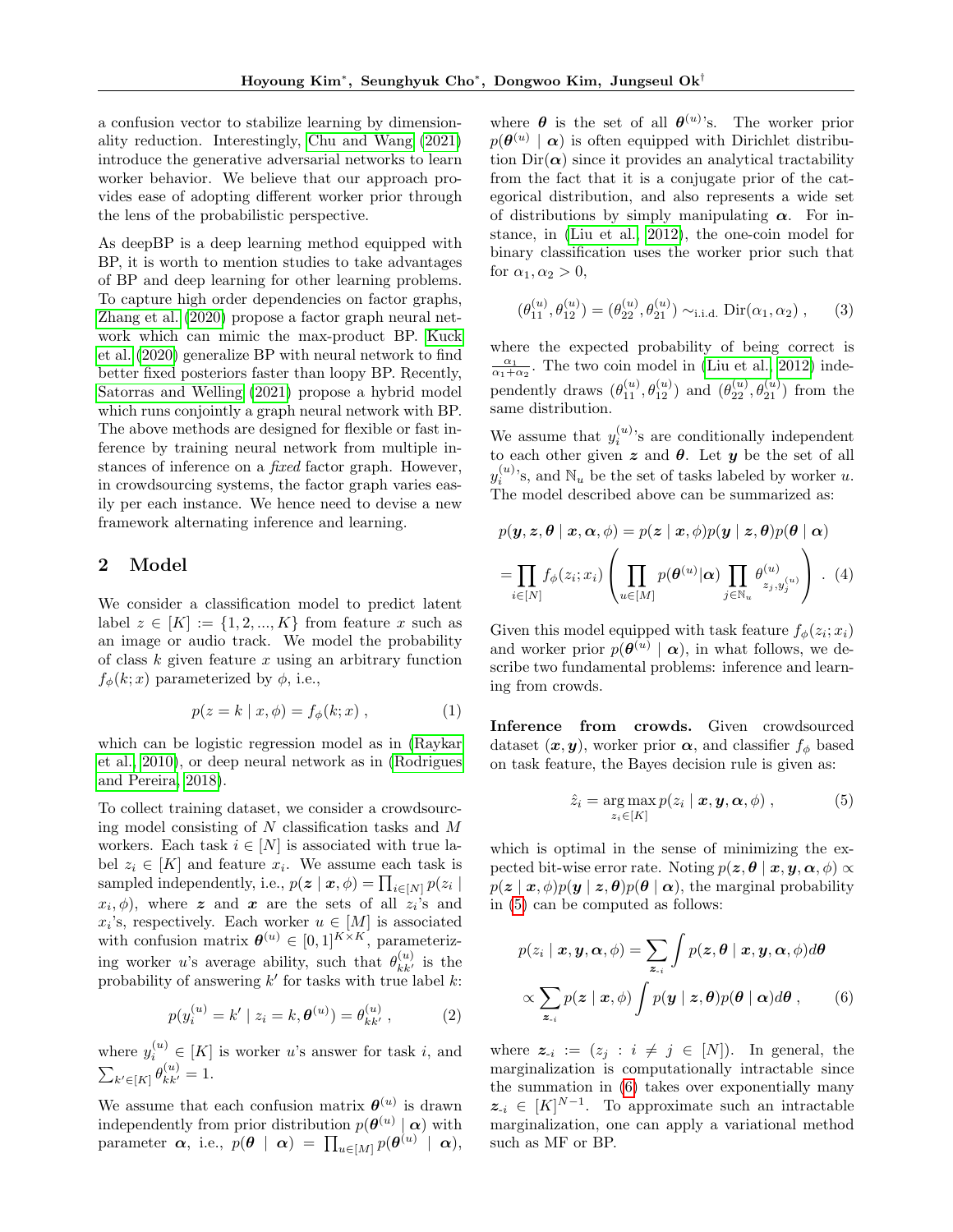<span id="page-3-8"></span>

| <b>Algorithm 1</b> deepMF $(\boldsymbol{x}, \boldsymbol{y}, \phi, \boldsymbol{\alpha}, \boldsymbol{\theta}, \boldsymbol{\beta}, c)$            | Algorithm 2 deep BP $(x, y, \phi, \alpha, c)$<br>1: while not converged do                              |                            |  |  |
|------------------------------------------------------------------------------------------------------------------------------------------------|---------------------------------------------------------------------------------------------------------|----------------------------|--|--|
| 1: while not converged do                                                                                                                      |                                                                                                         |                            |  |  |
| $\hat{f}_{\phi}(\boldsymbol{x}) \leftarrow \text{Clip}\left(f_{\phi}(\boldsymbol{x}), c\right)$<br>2:                                          | 2: $\hat{f}_{\phi}(\boldsymbol{x}) \leftarrow \text{Clip}(f_{\phi}(\boldsymbol{x}), c)$                 | $\triangleright$ Clipping  |  |  |
| $q(\bm{z}) \leftarrow \text{MF}\left(\hat{f}_{\phi}(\bm{x}), \bm{y}, \bm{\alpha}, \bm{\theta}, \bm{\beta}\right).$<br>3:                       | 3: $q(z) \leftarrow BP\left(\hat{f}_{\phi}(\boldsymbol{x}), \boldsymbol{y}, \boldsymbol{\alpha}\right)$ | $\triangleright$ Inference |  |  |
| $\phi, \beta \leftarrow \arg \max_{\phi, \beta} \mathcal{L}_{\text{MF}}\left(q(\boldsymbol{z}); \phi, \boldsymbol{\theta}, \beta\right)$<br>4: | 4: $\phi \leftarrow \arg \max_{\phi} \mathcal{L}_{BP}(q(\boldsymbol{z}); \phi)$                         | $\triangleright$ Learning  |  |  |
| 5: return $q(z)$ , $\phi$                                                                                                                      | 5: return $q(z)$ , $\phi$                                                                               |                            |  |  |

Learning from crowds. Given crowdsourced dataset  $(x, y)$  and worker prior  $\alpha$ , we can formulate the problem of learning classifier  $f_{\phi}$  as the maximization of the posterior:

<span id="page-3-1"></span>
$$
\hat{\phi} = \arg \max_{\phi} p(\phi \mid \boldsymbol{x}, \boldsymbol{y}, \boldsymbol{\alpha}) . \tag{7}
$$

The maximum a posterior (MAP) estimate  $\hat{\phi}$  can be used for not only the optimal inference in [\(5\)](#page-2-0), but also for predicting label  $z_*$  of unseen  $x_*$  as follows:

$$
\hat{z}_* = \underset{k \in [K]}{\arg \max} f_{\phi}(z_* = k; x_*) . \tag{8}
$$

Using the Bayes rule, the posterior is written as:

$$
p(\phi | \mathbf{x}, \mathbf{y}, \alpha) \propto p(\mathbf{y} | \mathbf{x}, \alpha, \phi) p(\phi), \quad (9)
$$

where if the prior  $p(\phi)$  is assumed to be zero-mean Gaussian, then it will be translated into the negative of L2-norm regularizer of  $\phi$  in [\(7\)](#page-3-1). Hence, to obtain the MAP estimate in [\(7\)](#page-3-1), we write the likelihood  $p(\boldsymbol{y} | \boldsymbol{z})$  $x, \alpha, \phi$  as follows:

$$
p(\mathbf{y} \mid \mathbf{x}, \alpha, \phi) = \sum_{\mathbf{z}} p(\mathbf{y}, \mathbf{z} \mid \mathbf{x}, \alpha, \phi) \tag{10}
$$

$$
= \sum_{\boldsymbol{z}} \int p(\boldsymbol{y}, \boldsymbol{z}, \boldsymbol{\theta} \mid \boldsymbol{x}, \boldsymbol{\alpha}, \phi) d\boldsymbol{\theta}, \quad (11)
$$

where analog to [\(6\)](#page-2-1), in general, it is intractable to marginalizing out  $z$  due to the exponentially many summations over  $\boldsymbol{z} \in [K]^N$ .

# 3 Method

We propose deepMF and deepBP, each of which is essentially an expectation-maximization (EM) algorithm consisting of iterations of E- and M-steps addressing the intractable marginalization issues for the inference [\(5\)](#page-2-0) and the learning [\(7\)](#page-3-1), respectively, with different variational Bayesian approaches. To be specific, Estep estimates  $q_i(z_i)$  to approximate  $p(z_i | \mathbf{x}, \mathbf{y}, \alpha, \phi)$ in [\(6\)](#page-2-1), where deepMF and deepBP use MF approximation and BP algorithm, respectively. In M-step, given  $q(z)$  from E-step, classifier  $f_{\phi}$  is trained to maximize an evidence lower bound (ELBO) of the likelihood  $p(\mathbf{y} \mid \mathbf{x}, \alpha, \phi)$ , derived from [\(10\)](#page-3-2) and [\(11\)](#page-3-3) for deepMF and deepBP, correspondingly. In what follows, we first present formal descriptions of deepMF (Section [3.1\)](#page-3-0) and deepBP (Section [3.3\)](#page-4-1), and then in Section [3.4,](#page-5-0) we provide useful remarks.

## <span id="page-3-0"></span>3.1 Deep Mean-Field

We derive deepMF from an ELBO of the marginalization in [\(11\)](#page-3-3) by introducing a variational distribution  $q(z, \theta)$  in the followings:

<span id="page-3-5"></span>
$$
\log p(\mathbf{y} \mid \mathbf{x}, \alpha, \phi) = \log \mathbb{E}_{q(\mathbf{z}, \theta)} \left[ \frac{p(\mathbf{y}, \mathbf{z}, \theta \mid \mathbf{x}, \alpha, \phi)}{q(\mathbf{z}, \theta)} \right]
$$

$$
\geq \mathbb{E}_{q(\mathbf{z}, \theta)} \left[ \log \frac{p(\mathbf{y}, \mathbf{z}, \theta \mid \mathbf{x}, \alpha, \phi)}{q(\mathbf{z}, \theta)} \right].
$$
(12)

Note that the lower bound is maximized and achieves the equality if  $q(z, \theta) = p(z, \theta | x, y, \alpha, \phi)$ . We apply MF approximation, assuming a conditional independence of  $z_i$ 's and  $\boldsymbol{\theta}^{(u)}$ 's given  $(\boldsymbol{x}, \boldsymbol{y}, \boldsymbol{\alpha}, \phi)$ , such that:

<span id="page-3-4"></span><span id="page-3-2"></span>
$$
q(\boldsymbol{z}, \boldsymbol{\theta}) = q(\boldsymbol{z})q(\boldsymbol{\theta}; \boldsymbol{\beta}) = \prod_{i \in [N]} q_i(z_i) \prod_{u \in [M]} q_u(\boldsymbol{\theta}^{(u)}; \boldsymbol{\beta}^{(u)}), \tag{13}
$$

<span id="page-3-3"></span>where we use a parametric estimation  $q_u(\boldsymbol{\theta}^{(u)}; \boldsymbol{\beta}^{(u)}) =$  $\text{Dir}(\boldsymbol{\theta}^{(u)}; \boldsymbol{\beta}^{(u)})$  for each worker u, and approximat- $\mathrm{diag}\;\;q_i(z_i) \;\;\approx\;\; p(z_i|\bm{x},\bm{y},\bm{\alpha},\phi) \;\;\text{ and }\;\; q_u(\bm{\theta}^{(u)};\bm{\beta}^{(u)}) \;\;\approx\;\;$  $p(\boldsymbol{\theta}^{(u)}|\boldsymbol{x},\boldsymbol{y},\boldsymbol{\alpha},\phi),$  we let  $q(\boldsymbol{z})$  =  $\prod_{i\in[N]}q_i(z_i)$  and  $q(\boldsymbol{\theta}) = \prod_{u \in [M]} q_u(\boldsymbol{\theta}^{(u)})$ . Then, using [\(4\)](#page-2-2) and [\(13\)](#page-3-4), the ELBO in [\(12\)](#page-3-5) is written as follows:

<span id="page-3-6"></span>
$$
\mathcal{L}_{\text{MF}}(q(\boldsymbol{z}); \phi, \boldsymbol{\theta}, \boldsymbol{\beta}) := \mathbb{E}_{q(\boldsymbol{z})q(\boldsymbol{\theta}; \boldsymbol{\beta})}[\log p(\boldsymbol{y} \mid \boldsymbol{z}, \boldsymbol{\theta})] -D_{\text{KL}}(q(\boldsymbol{z})||p(\boldsymbol{z}|\boldsymbol{x}, \phi)) - D_{\text{KL}}(q(\boldsymbol{\theta}; \boldsymbol{\beta})||p(\boldsymbol{\theta}|\boldsymbol{\alpha})) . (14)
$$

In each iteration of deepMF, we seek  $q(z)$ ,  $\beta$  and  $\phi$ , sequentially, to maximize  $\mathcal{L}_{\text{MF}}(q(\boldsymbol{z}); \phi, \boldsymbol{\theta}, \boldsymbol{\beta})$  by fixing the others. Recalling  $p(z | x, \phi) := \prod_{i \in [N]} f_{\phi}(z_i; x_i),$ given the classifier  $f_{\phi}$  and the other variational distributions, the ELBO is maximized at  $q_i(z_i)$  such that:

$$
\log q_i(z_i)
$$
\n
$$
= \sum_{n \in \mathbb{N}} \mathbb{E}_{q_u(\boldsymbol{\theta}^{(u)};\boldsymbol{\beta}^{(u)})} \big[ \log \theta_{z_i, y_i^{(u)}}^{(u)} \big] + \log f_{\phi}(z_i; x_i) - 1 ,
$$
\n(15)

<span id="page-3-7"></span> $u \in M_i$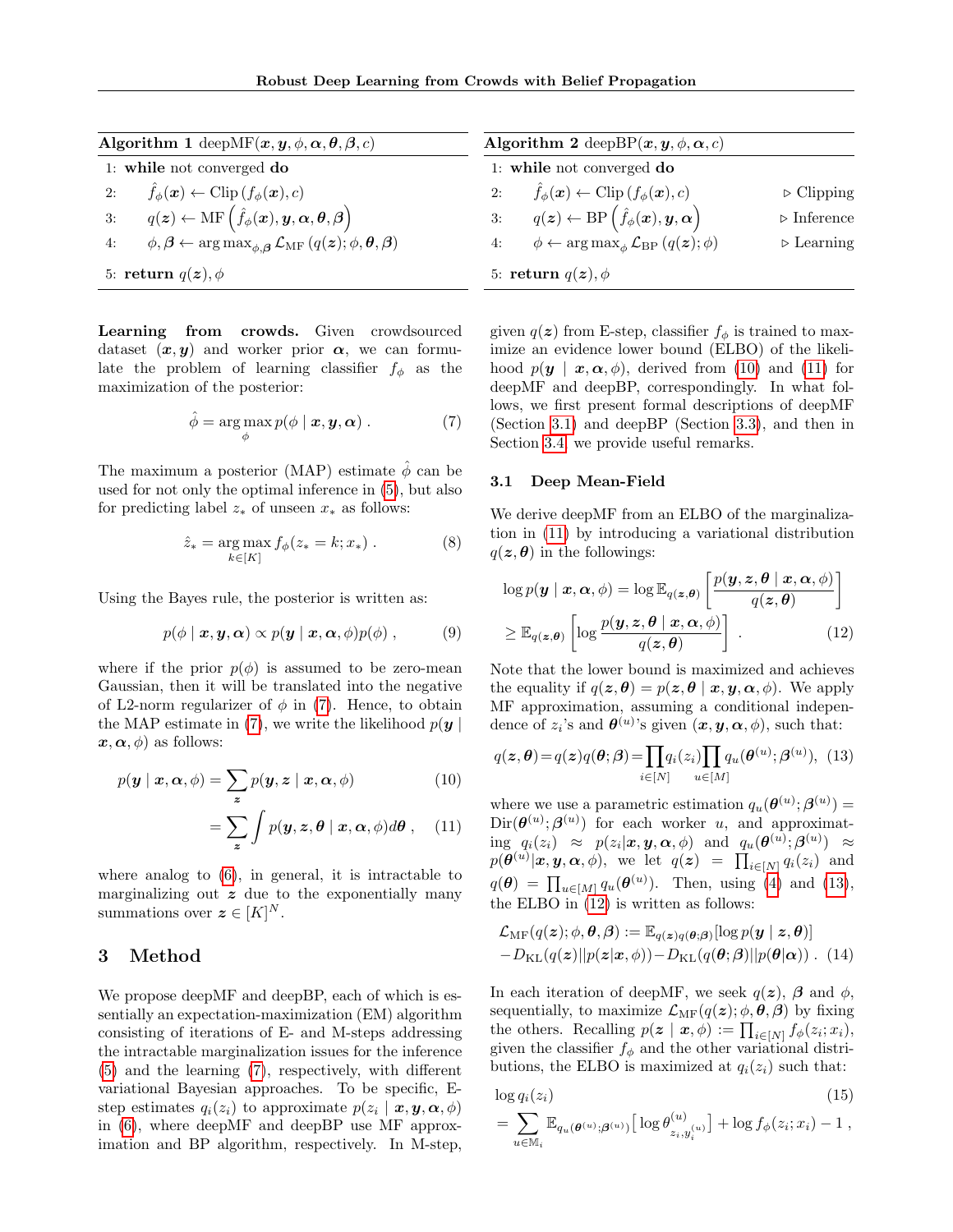<span id="page-4-3"></span>Table 1: Comparison between deepMF and the previous methods: CL [\(Rodrigues and Pereira, 2018\)](#page-9-4), Trace [\(Tanno et al., 2019\)](#page-9-5), BayesDGC [\(Li et al., 2021\)](#page-9-13). Prior indicates the use of worker specific prior in each model. Variational indicates the use of variational methods in the parameter estimation. Analytic  $\beta$  shows the presence of an analytic solution for the point-wise estimation of  $\beta$ .

|                 |   | Prior Variational Analytic $\beta$ |          |
|-----------------|---|------------------------------------|----------|
| CL.             | × | $\times$                           | $\times$ |
| Trace           |   | $\times$                           | ×        |
| BayesDGC        |   |                                    | $\times$ |
| $deepMF$ (ours) |   |                                    |          |

where  $M_i$  denotes the workers who label task i. The collection is denoted by  $MF(f_{\phi}(\boldsymbol{x}), \boldsymbol{y}, \boldsymbol{\alpha}, \boldsymbol{\theta}, \boldsymbol{\beta})$ . The inference of deepMF is based on  $q_i(z_i)$  from MF( $\cdot$ ).

Then, provided  $q(z)$  from MF( $\cdot$ ), the ELBO is maximized at  $q_u(\boldsymbol{\theta}^{(u)}; \boldsymbol{\beta})$  such that:

$$
\log q_u(\boldsymbol{\theta}^{(u)}; \boldsymbol{\beta}) \qquad (16)
$$
  
= 
$$
\sum_{i \in \mathbb{N}_u} \mathbb{E}_{q(\boldsymbol{z}_i)} \left[ \log p(y_i^{(u)} | \boldsymbol{z}_i, \boldsymbol{\theta}^{(u)}) \right] + \log p(\boldsymbol{\theta}^{(u)} | \boldsymbol{\alpha}) - 1.
$$

When Dirichlet distribution is used for worker prior, i.e.,  $p(\boldsymbol{\theta}^{(u)}|\boldsymbol{\alpha}) := \text{Dir}(\boldsymbol{\theta}^{(u)};\boldsymbol{\alpha})$ , the parameter  $\boldsymbol{\beta}$  is updated as:

$$
\beta_{k_1k_2}^{(u)} = \alpha_{k_1k_2} + \sum_{\{i|i \in \mathbb{N}_u, y_i^{(u)} = k_2\}} q_i(z_i = k_1), \quad (17)
$$

for all  $k_1, k_2 \in [K]$ . Finally, deepMF finds  $\phi$  independently of  $\beta$  by maximizing the ELBO in [\(14\)](#page-3-6):

<span id="page-4-2"></span>
$$
\hat{\phi} = \underset{\phi}{\arg \max} \mathcal{L}_{\mathrm{MF}}(q(\boldsymbol{z}); \phi, \boldsymbol{\theta}, \boldsymbol{\beta}) \,, \tag{18}
$$

which corresponds to training classifier  $f_{\phi}$ .

We note that deepMF is easily implementable as an iteration of the inference [\(15\)](#page-3-7) and learning [\(18\)](#page-4-2) is just a sequence of maximizations for the same objective [\(14\)](#page-3-6) but different variables. Hence, it is a popular framework despite the coarse approximation in [\(13\)](#page-3-4). The overall procedure of deepMF is summarized in Algorithm [1,](#page-3-8) and the detailed equations of deepMF can be found in Appendix [B.](#page-12-0)

## <span id="page-4-0"></span>3.2 Connection to existing methods.

[Rodrigues and Pereira](#page-9-4) [\(2018\)](#page-9-4) and [Tanno et al.](#page-9-5) [\(2019\)](#page-9-5) are specific instances of deepMF with different choices of variational distributions and worker prior  $\alpha$  in [\(14\)](#page-3-6). Both [Rodrigues and Pereira](#page-9-4) [\(2018\)](#page-9-4) and [Tanno et al.](#page-9-5)

[\(2019\)](#page-9-5) use a neural network parameterized by  $\phi$  as a variational distribution to approximate the posterior of the true label and the Dirac delta function to confusion matrix  $q(\boldsymbol{\theta})$ , i.e., point-wise estimation on the confusion matrix. With the variational distributions, the ELBO in [\(14\)](#page-3-6) is simplified as:

$$
\mathcal{L}(\boldsymbol{z};\phi,\boldsymbol{\theta}):=\mathbb{E}_{p(\boldsymbol{z}|\boldsymbol{x},\phi)}[\log p(\boldsymbol{y}|\boldsymbol{z},\boldsymbol{\theta})]+\log p(\boldsymbol{\theta}|\boldsymbol{\alpha})\ .\ (19)
$$

[Rodrigues and Pereira](#page-9-4) [\(2018\)](#page-9-4) further assumes that the ability of workers follows the uniform distribution by fixing all  $\alpha_i$  to 1. Separately, [Tanno et al.](#page-9-5) [\(2019\)](#page-9-5) assumes the presence of more adversaries than hammers using an adversarial prior where  $\alpha_{k_1k_2}$  less than one when  $k_1 = k_2$  and one otherwise. In this work, we do not predetermine the hyperparameter, and instead, we show the robustness of the proposed framework to the choice of hyperparameters. Furthermore, deepMF approximates the distribution over the confusion matrix by placing a Dirichlet variational distribution.

BayesDGC [\(Li et al., 2021\)](#page-9-13) combines deep neural networks and probabilistic graphical model and is the most similar to deepMF. BayesDGC uses a naturalgradient stochastic variational inference combining variational message passing and stochastic gradient descent. Unlike BayesDGC, we derive a closed form update for parameter  $\beta$ . The comparison between our methods and previous approaches is summarized in Table [1](#page-4-3) and Appendix [C](#page-13-0)

#### <span id="page-4-1"></span>3.3 Deep Belief-Propagation

To derive deepBP, we start with an ELBO for the alternative marginalization in [\(10\)](#page-3-2) using a variational distribution  $q(z)$  as follows:

<span id="page-4-4"></span>
$$
\log p(\mathbf{y} \mid \mathbf{x}, \alpha, \phi) = \log \mathbb{E}_{q(\mathbf{z})} \left[ \frac{p(\mathbf{y}, \mathbf{z} \mid \mathbf{x}, \alpha, \phi)}{q(\mathbf{z})} \right]
$$

$$
\geq \mathbb{E}_{q(\mathbf{z})} \left[ \log \frac{p(\mathbf{y}, \mathbf{z} \mid \mathbf{x}, \alpha, \phi)}{q(\mathbf{z})} \right],
$$
(20)

where the lower bound is maximized with the equality when  $q(z) = p(z | x, y, \alpha, \phi)$ . In deep BP, we again recursively update  $q(z)$  and  $\phi$ , but employ BP to compute  $q(z)$ . Unlike the MF approximation, it is known that BP computes the exact posterior when tree structure of the assignment graph is given [\(Pearl,](#page-9-7) [1982\)](#page-9-7). Furthermore, without the features  $x$ , the inference with BP is exactly optimal under some mild assumptions [\(Ok et al., 2016\)](#page-9-8).

We first describe the use of BP for  $q(z)$ . To do so, using [\(4\)](#page-2-2), we correspond the complete-data likelihood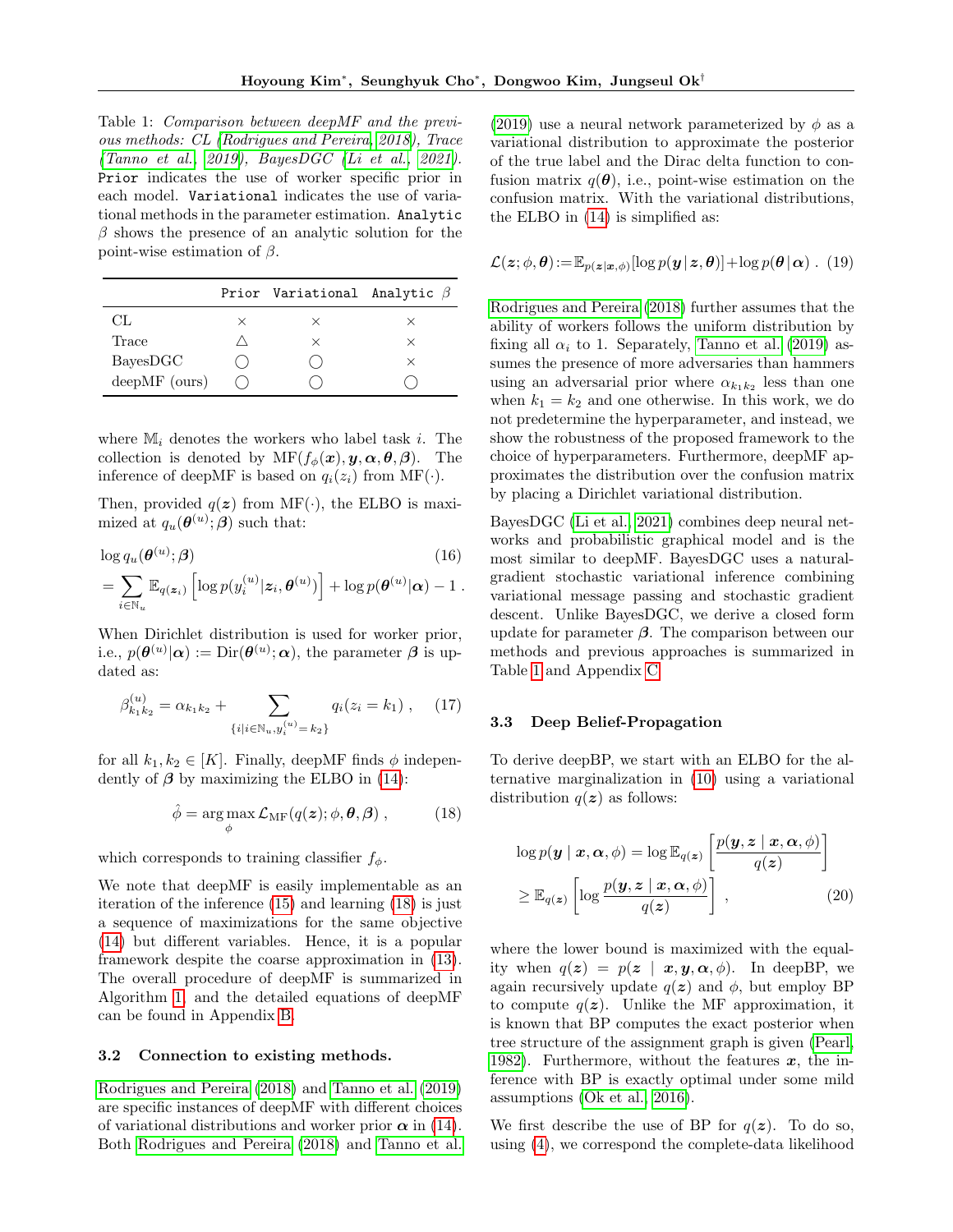<span id="page-5-1"></span>,

in [\(20\)](#page-4-4) to the following factor graph form:

$$
p(\mathbf{y}, \mathbf{z} \mid \mathbf{x}, \boldsymbol{\alpha}, \phi) = \int p(\mathbf{y}, \mathbf{z}, \boldsymbol{\theta} \mid \mathbf{x}, \boldsymbol{\alpha}, \phi) d\boldsymbol{\theta}
$$
 (21)

$$
\propto \prod_{i \in [N]} f_{\phi}(z_i; x_i) \prod_{u \in [M]} \underbrace{\int p(\theta^{(u)} | \alpha) \prod_{j \in \mathbb{N}_u} \theta^{(u)}_{z_j, y_j^{(u)}} d\theta^{(u)}}_{=:g_u(z_{\mathbb{N}_u}; \alpha)}
$$

where we let  $h_i(z_i; \phi)$  be the task i's factor containing feature information and  $g_u(z_{\mathbb{N}_u}; \alpha)$  be the worker u's factor including worker prior. Given  $f_{\phi}$ , the sumproduct BP on the factor graph can be written as the following iterative updates of three types of messages:

$$
m_{i \to g_u}^{t+1}(z_i) \propto m_{h_i \to i}(z_i) \prod_{v \in \mathbb{M}_i \backslash \{u\}} m_{g_v \to i}^t(z_i) ,
$$
  

$$
m_{g_u \to i}^{t+1}(z_i) \propto \sum_{z_{\mathbb{N}_u \backslash \{i\}} g_u(z_{\mathbb{N}_u})} \prod_{j \in \mathbb{N}_u} m_{j \to g_u}^{t+1}(z_j) , \quad (22)
$$
  

$$
m_{h_i \to i}(z_i) = f_{\phi}(z_i; x_i) ,
$$

where the superscription  $t$  denotes the index of BP iteration and is omitted for  $m_{h_i\to i}$  as it has no change unless  $f_{\phi}$  is updated. We take the standard initialization of the worker-to-task message at uniform distribution, i.e.,  $m_{g_u \to i}^0 = [1/K]^K$ . After updating the messages  $T$  iterations, we use

$$
q_i(z_i) \propto m_{h_i \to i}(z_i) \prod_{u \in \mathbb{M}_i} m_{g_u \to i}^T(z_i) ,\qquad(23)
$$

where  $BP(f_{\phi}(\boldsymbol{x}), \boldsymbol{y}, \boldsymbol{\alpha})$  denotes the entire collections of  $q_i(z_i)$  from BP. The inference of deepBP is directly based on  $q_i(z_i)$  from BP( $\cdot$ ).

We now describe the update of classifier  $f_{\phi}$ . Using  $(21)$ , the ELBO in  $(20)$  can be simplified as:

$$
\mathcal{L}_{\rm BP}(q(\boldsymbol{z});\phi) := \mathbb{E}_{q(\boldsymbol{z})} \left[ \log \frac{h(\boldsymbol{z};\phi)g(\boldsymbol{z};\boldsymbol{\alpha})}{q(\boldsymbol{z})} \right]
$$
  
=  $\mathbb{E}_{q(\boldsymbol{z})} [\log g(\boldsymbol{z};\boldsymbol{\alpha})] - D_{\rm KL}(q(\boldsymbol{z}) \parallel h(\boldsymbol{z};\phi)) , (24)$ 

where  $h(z; \phi) := \prod_{i \in [N]} h_i(z_i; \phi)$  and  $g(z; \alpha) :=$  $\prod_{u \in [M]} g_u(z_{\mathbb{N}_u}; \alpha)$ . Then, given  $q(z)$  from BP( $\cdot$ ), deepBP obtains  $\phi$  to maximize the ELBO in [\(24\)](#page-5-2):

$$
\hat{\phi} = \arg \max_{\phi} \mathcal{L}_{\mathrm{BP}}(q(\boldsymbol{z}); \phi) . \tag{25}
$$

The overall process of deepBP is described at Algorithm [2.](#page-3-8)

### <span id="page-5-0"></span>3.4 Implementation Remarks

Clipping trick. In both deepMF and deepBP, the deep learning step can be unstable in early phase in particular when we train neural network from scratch.

In addition, we often find overfitting in deep learning. These observation motivates us to regulate the influence of deep classifier  $f_{\phi}$  in the inference step. To do so, to update  $q(z)$  in both algorithms, we clip the output of  $f_{\phi}(\cdot)$  at c and then evenly distribute the clipped amount to the other classes for normalization, i.e., for each class  $k$ , we have the clipped output:

$$
\text{Clip}(f_{\phi}(k; \boldsymbol{x}), c) \leq c \quad \forall k \in [K]. \tag{26}
$$

Then, the clipping parameter  $c$  can be adjusted accordingly to the certainty on features. For instance of classification from severely blurred images, we may set c close to  $1/K$  to cope overfitting.

<span id="page-5-3"></span>Fast BP message update. We remark that the update of  $m_{g_u \to i}^{t+1}$  in [\(22\)](#page-5-3) seems intractable as it requires exponentially many summations in the number of tasks labeled by worker, i.e.,  $O(2^{|N_u|})$ . To bypass the intractable computation, we use a Monte-Carlo method using S samples, of which computational cost is bounded by  $O(|\mathbb{N}_u| \cdot K \cdot S)$ . The detailed derivation and the performance with respect to the sample size can be found in Appendix [E.](#page-15-0) We note that for a wide family of worker prior, [Liu et al.](#page-9-3) [\(2012\)](#page-9-3) propose another method with divide & conquer and fast Fourier transformation of  $O(|\mathbb{N}_u| \log^2 |\mathbb{N}_u| \cdot K^2)$  complexity. [Liu et al.](#page-9-3) [\(2012\)](#page-9-3)'s method is exact for the prior family. However, our method is universal to any prior distribution, but also is simply implementable with the utilization of GPU's parallel computing.

### 4 Numerical Analysis

<span id="page-5-2"></span>We evaluate our algorithms, deepMF and deepBP, on inference and learning tasks for a image classification on both synthetic and real-world datasets. We compare the proposed algorithms with learning algorithms: CL [\(Rodrigues et al., 2014\)](#page-9-14), BayesDGC [\(Li](#page-9-13) [et al., 2021\)](#page-9-13) and classic inference algorithms: MV, MF and BP [\(Liu et al., 2012\)](#page-9-3). In the inference task, we report the accuracy of the estimated true labels obtained from [\(5\)](#page-2-0). In the learning task, we report the accuracy of the classifier on unseen data. For classifier  $f_{\phi}$ , we use a four-layer convolutional network and train with an Adam optimizer. An average outcome with 50 different random seeds and the 99% confidence interval are reported for all experiments. More details on settings can be found in Appendix [F.](#page-17-0)

### 4.1 Robustness Analysis

Several inference and learning algorithms have been proposed, but their robustness on various environments has not been analyzed thoroughly yet. In this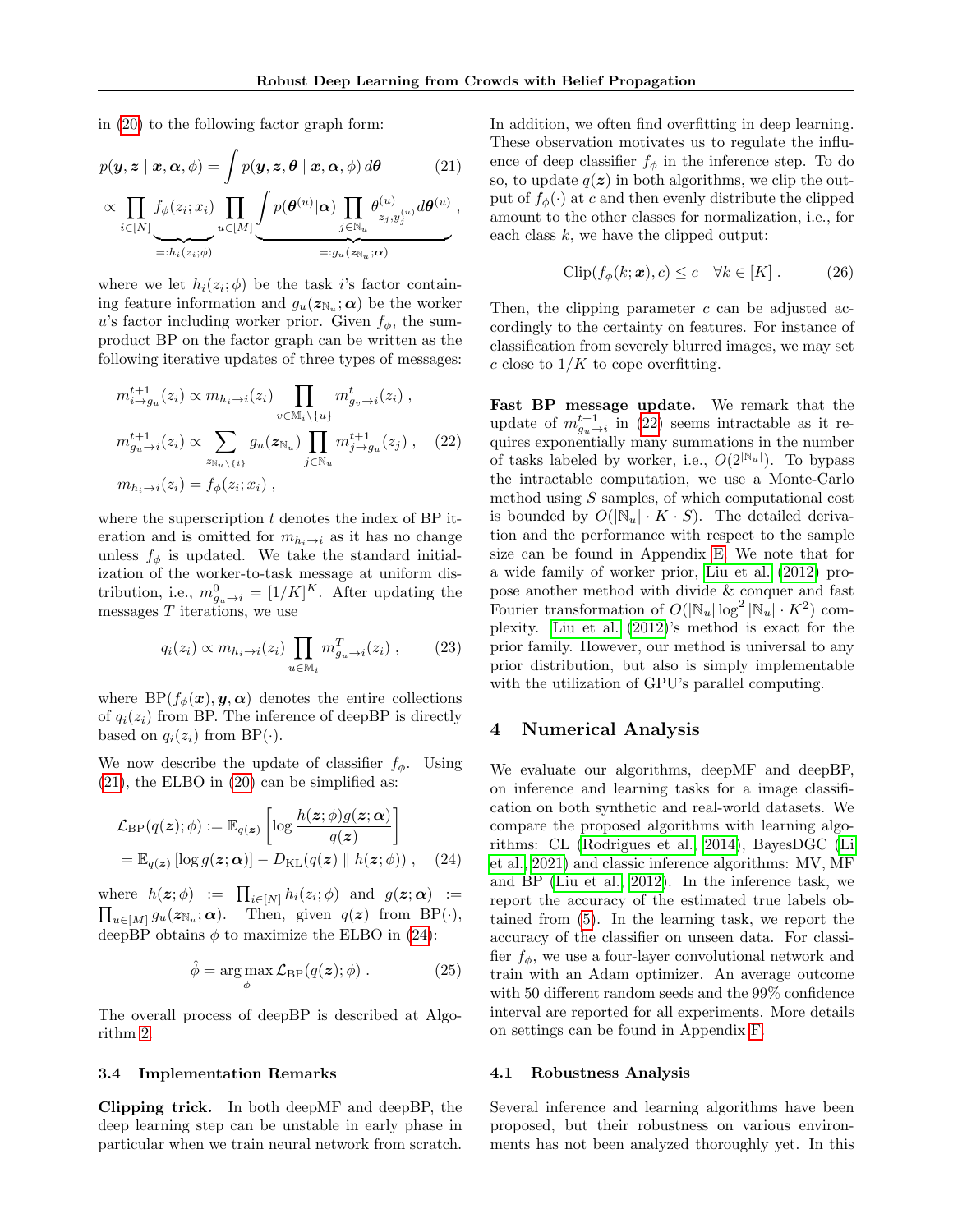<span id="page-6-0"></span>

(a) Inference with blurred images (b) Learning with blurred images

Figure 1: Robustness to blurred feature. Inference (a) and learning (b) performance on blurred images with clipping parameter c. deep $MF(r)$  and deep $BP(r)$  indicate the performance of algorithms on the dataset with  $r$  radius of Gaussian blur. In all settings, the performance of deepMF and deepBP decrease as we blur images more. By clipping the classifier output with low values, we can bound the performance of deepMF and deepBP over the non-feature algorithms. We observe that deepBP outperforms the other existing methods.

experiment, we test algorithmic robustness from different perspectives. We use synthetic dataset for controlled experiments. The synthetic dataset is generated by assuming 1,000 tasks and 750 workers. The assignment structure between the tasks and workers is generated from a randomly sampled  $(l, r)$ -regular bipartite graph, where  $l$  indicates the number of workers assigned to each task and  $r$  indicates the number of tasks per worker. Each task is a binary classification associated with an image feature sampled from the Dogs vs. Cats dataset [\(Kaggle, 2013\)](#page-9-15). Workers' confusion matrices are randomly drawn from the onecoin model as [\(3\)](#page-2-3), where we set the parameter of the Dirichlet distribution differently for each experiment. We set  $l = 3$ ,  $r = 4$  for our synthetic data similar to the statistics of known datasets [\(Snow et al., 2008;](#page-9-16) [Welinder et al., 2010;](#page-10-1) [Han et al., 2015\)](#page-9-17). Note that the assignment graph satisfies the sparse regime reported in the earlier work [\(Ok et al., 2016\)](#page-9-8). To evaluate the classifiers obtained from learning methods, we use the test set from the Dogs vs. Cats dataset [\(Kaggle, 2013\)](#page-9-15).

<span id="page-6-2"></span>Robustness to Feature. We first test robustness of inference and learning algorithms against noninformative features. To generate a non-informative feature, we add Gaussian blur to the images<sup>[3](#page-0-0)</sup> and vary the blur radius from 0 to 32. When features become more non-informative, i.e, as the radius increases, the message coming from task features becomes more irrelevant. To prevent the influence of features, we employ the clipping technique introduced in Section [3.4.](#page-5-0) We vary the clipping parameter  $c$  from 0.55 to 1. The

<span id="page-6-1"></span>

Figure 2: Robustness to true prior. Inference (a) and learning (b) performance with varying  $\alpha_1$  of the true prior:  $Dir(\alpha_1, \alpha_1/2)$ . As the prior becomes sparser, i.e.,  $\alpha_1 < 1$ , the gap between MF-based and BP-based algorithms increases. DeepBP outperforms the other methods across all settings.

dataset is generated with worker prior  $Dir(1, 0.5)$ , and we use the true prior for experiments.

With informative features, Figure [1a](#page-6-0) shows the inference accuracy of deepMF and deepBP can be improved to compare with their non-feature counter-parts. The learning accuracy is also increased with informative features as shown in Figure [1b.](#page-6-0) The performance of feature-based algorithms decrease as the images get more corrupted. However, we can still bound the performance of the proposed algorithms to those of nonfeature algorithms by clipping the influence of the classifier when the features are highly non-informative.

Robustness to Prior. A prior distribution over the confusion matrices needs to be set a priori. The exact prior is unknown in general, but in the following experiments, we investigate how the algorithms work when the models know the true prior. This study reveals a failure of algorithms even with the exact knowledge on the true prior. We use  $Dir(\alpha_1, \alpha_1/2)$  with varying  $\alpha_1$  from 0.2 to 2 as a prior over the confusion matrices. As  $\alpha_1$  goes to zero, the prior becomes sparse, i.e., the worker is either an adversary or a hammer. The population of spammer increases as  $\alpha_1$  goes to two.

The results on the inference and learning tasks in Figure [2](#page-6-1) show the MF-based algorithms perform worse than BP-based when the prior distribution is sparse, i.e.,  $\alpha_1$  < 1. Although deepMF performs better than MF except the sparse prior case, both algorithms perform worse than their BP counter-parts.

<span id="page-6-3"></span>Robustness to Extreme-spammer. In a typical crowdsourcing system, workers get a fixed amount of reward by solving a single task, and therefore some workers attempt as many tasks as possible to maximize the reward [\(Gadiraju et al., 2015\)](#page-9-18). Among those,

<sup>3</sup>The examples of blurred images are in Appendix [G](#page-18-0)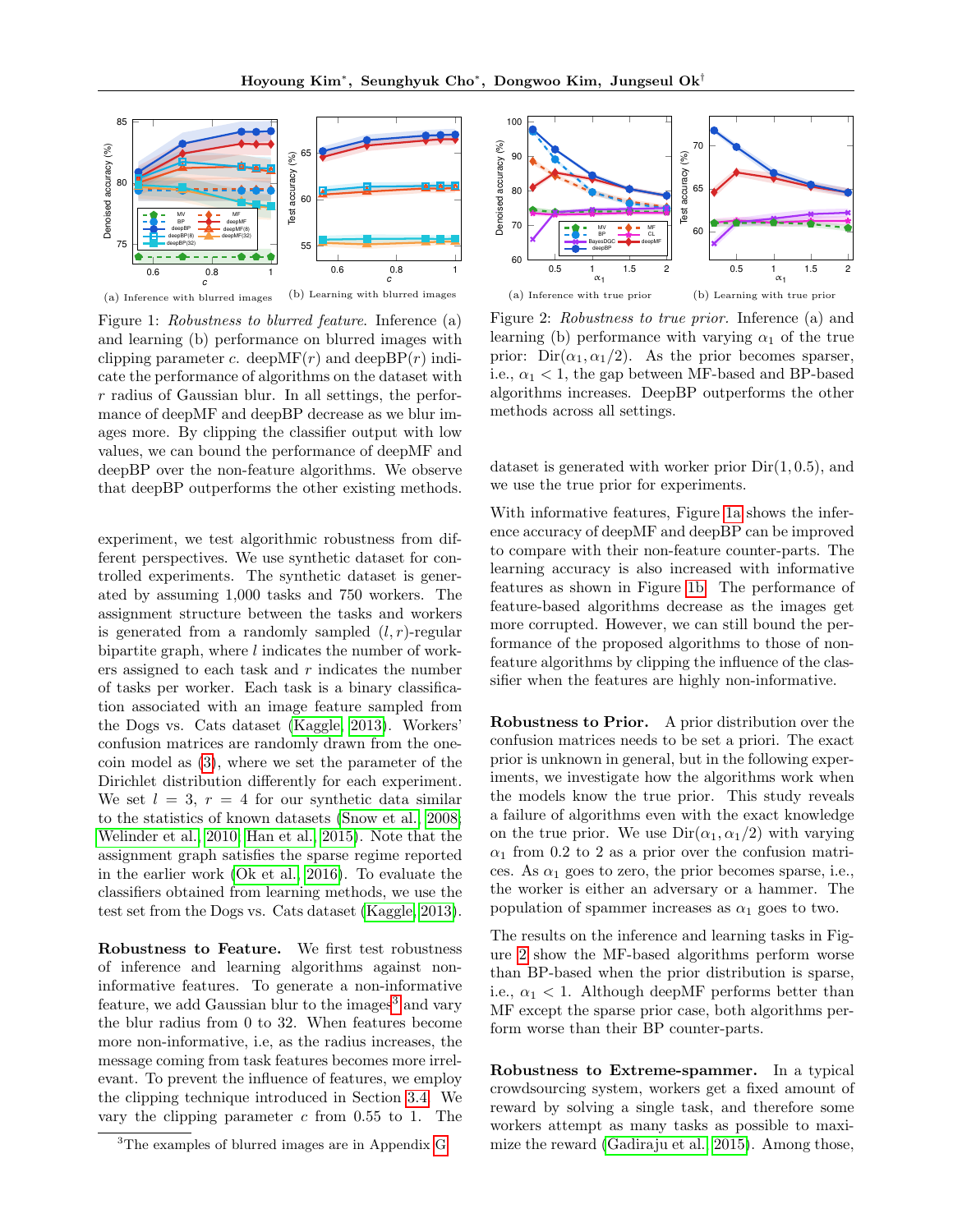<span id="page-7-0"></span>

Figure 3: Robustness to extreme-spammers with mismatched prior. (a, b) The performance of MF-based methods decrease as the model prior deviates from the true prior:  $Dir(2, 1)$ . BP-based methods perform robustly than the MF-based methods in both inference and learning. (c, d) BP-based methods are influenced less from the spammers than the other methods regardless of the number of spammers. We use  $Dir(2,1.4)$  for the model prior.

<span id="page-7-1"></span>

Figure 4: Overconfidence of MF-based methods. (a) The distribution of marginals on  $z$  obtained from the variational distribution  $q(z)$ . (b) The inference accuracy sorted in increasing order from multiple experiments with different seeds. In the worst case, the performance of MF significantly worse than that of BP, although their performances are not on average. (c) Histogram of diagonal elements in confusion matrices when MF fails. MF is likely to categorize the extreme-spammer as an adversary or a hammer.

we focus on *extreme-spammer*, who labels uniformly across all tasks, i.e.  $p(y_i^{(u)} = z_i) \approx 1/K$ . Indeed, we observe the extreme-spammer appears frequently in real-world datasets. Check Appendix [H](#page-19-0) for the existence of the extreme-spammer. We add the extremespammer to a synthetic dataset with worker prior  $Dir(2, 1)$  to see the effect of an extreme-spammer on each algorithm. We further assume that the true prior is unknown, making the simulated environment more realistic. All algorithms are evaluated with  $Dir(2, \alpha_2)$ , where  $\alpha_2$  varies from 0.8 to 1.6.

Figure [3a](#page-7-0) and Figure [3b](#page-7-0) show the inference and learning accuracy with an extreme-spammer, respectively. When the true prior is given, i.e.  $\alpha_2 = 1$ , both MFbased and BP-based algorithms perform well. However, the accuracy of MF-based algorithms starts to decrease as the mismatch between true and model prior becomes bigger. BP-based algorithms are robust to extreme-spammer than MF-based algorithms regardless of the given prior in this setting. When we add more extreme-spammers, the accuracy of BP-based algorithms decreases less than those of MF-based algorithms. The results are shown in Figure [3c](#page-7-0) and Figure [3d.](#page-7-0) This result suggests that MF-based algorithms are more vulnerable to a few workers who labels a lot.

Overconfidence Issues. We experimentally show that the BP-based algorithms are more robust than the MF-based algorithms on both inference and learning task under various scenarios. To understand the difference, we focus on the phenomenons which are known to appear in mean-field approximation: overconfidence and local minima [\(Weiss, 2001;](#page-10-2) [Murphy, 2013\)](#page-9-6). In toy problems, [Weiss](#page-10-2) [\(2001\)](#page-10-2) experimentally shows that the variational distributions of MF are likely to be overconfident and fall into local minima easily.

We investigate the problems in crowdsourcing systems. To understand overconfidence, we analyze the results used in Figure [3a.](#page-7-0) Figure [4a](#page-7-1) shows the distribution over marginal of true labels from the results. The marginals of MF skew to either zero or one, whereas those of BP distributed evenly around a half. To understand how easily MF falls into a local minima, we run 100 experiments with different seeds and sort the inference accuracy in ascending order. Figure [4b](#page-7-1) shows that there is a significant gap between MF and BP in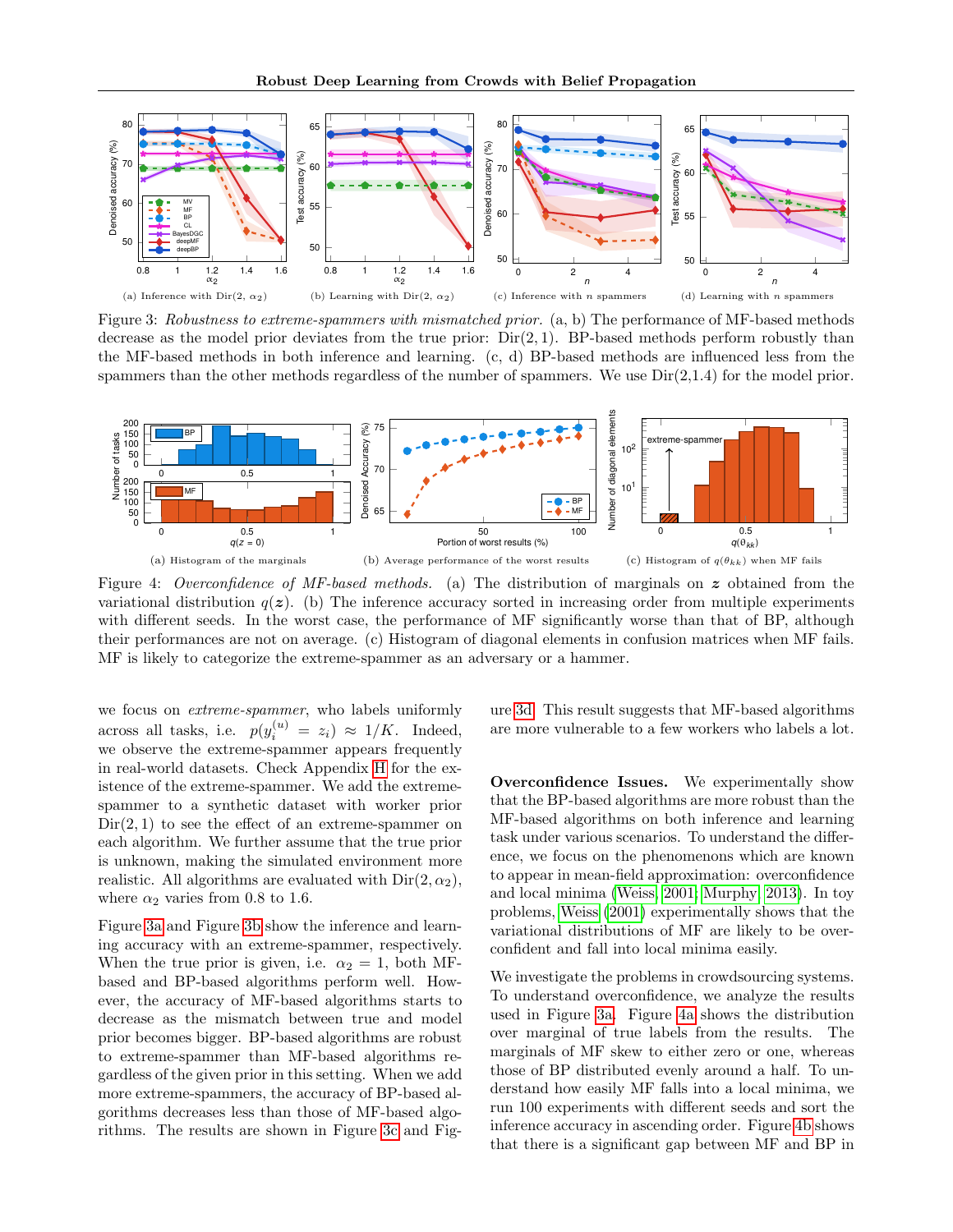<span id="page-8-0"></span>

Figure 5: Face-age dataset experiments. (a) The inference accuracy decreases as we blur the images more. (b) DeepBP outperforms the others in learning task when the images are relatively clear. (c, d) DeepBP is more robust than the other models against extreme-spammers added to the face-age dataset.

<span id="page-8-1"></span>Table 2: LabelMe experiments. The performance is measured by training from scratch with 20 different seeds. DeepMF and deepBP outperform the other baseline models.

| Models                                                                                                                                               | M V | CL.                                                                                  | BayesDGC | deepMF | deepBP |
|------------------------------------------------------------------------------------------------------------------------------------------------------|-----|--------------------------------------------------------------------------------------|----------|--------|--------|
| Denoised accuracy (%) $77.22 \pm 0.10$ $73.55 \pm 4.53$ $77.91 \pm 0.43$ $80.86 \pm 0.23$ <b>81.03 <math>\pm 0.22</math></b><br>Test accuracy $(\%)$ |     | $61.28 \pm 0.86$ $63.38 \pm 3.81$ $53.93 \pm 3.05$ $65.47 \pm 0.80$ $65.45 \pm 0.74$ |          |        |        |

the worst case, although their performance is not on average. These two analyses show the overconfidence and local minima problems still exist in the crowdsourcing systems. In addition, we investigate the distribution over the diagonal elements of the confusion matrices when MF trapped into a local minima. Figure [4c](#page-7-1) shows that MF estimates the extreme-spammer as an adversary, and therefore the labels of spammers misguide the inference steps in MF. We conjecture that the overconfident makes MF-based algorithms sensitive but leave a thorough investigation for future work.

## 4.2 Experiments on Real-world Datasets

For the real-world datasets, we use the face-age dataset from [Han et al.](#page-9-17) [\(2015\)](#page-9-17) and LabelMe [\(Rodrigues and](#page-9-4) [Pereira, 2018\)](#page-9-4).

Face-age. The face-age dataset is consisted of 1,002 human face images and their predicted ages answered by 165 workers from Amazon Mechanical Turk. Since 20% of the facial dataset are biased to infant images, we use 800 facial images over five-years-old. We then transform the remaining dataset into a binary image classification that classifies whether a face is over 16 years-old to make a balanced classification problem. The dataset is divided into 500 training and 300 test sets. On average, each worker labels 30 images in the original dataset. We generate a new assignment graph by randomly subsampling four tasks for each worker, i.e.,  $r = 4$  to make the assignment structure sparse. For the model prior, we use  $Dir(1, 0.5)$  in figures [5a](#page-8-0) and [5b,](#page-8-0) and  $Dir(2, 1.3)$  in figures [5c](#page-8-0) and [5d.](#page-8-0) Figure [5](#page-8-0) shows the performance of the algorithms with blurred images and extreme-spammers. The results show deepBP is robust against corrupted features and extreme-spammers in the real-world dataset as well.

LabelMe. LabelMe is a multi-class image classification task with eight classes consisted of 2,688 images. We use 1,000 training images labeled by 59 workers from the Amazon Mechanical Turk. The rest 1,688 images are used for testing. We set the hyperparameter of prior  $\alpha_{kk'}$  to 8 if  $k = k'$  and 1 otherwise. [Table 2](#page-8-1) shows that both deepMF and deepBP outperform the existing methods.

# 5 Conclusion

In this work, we propose principled frameworks, named deepMF and deepBP, alternating variational inference and deep learning to utilize both the prior of worker behavior and the features of tasks. We reveal that the previous deep crowdsourcing methods are special cases of deepMF with specific choices of worker prior. We propose deepBP inspired by the strong theoretical guarantee on BP for inference from crowds. The experimental results show that the deepBP algorithm is more robust than the deepMF algorithm in canonical scenarios with non-informative features, multi-modal or mismatched worker prior, or the presence of extreme spammers.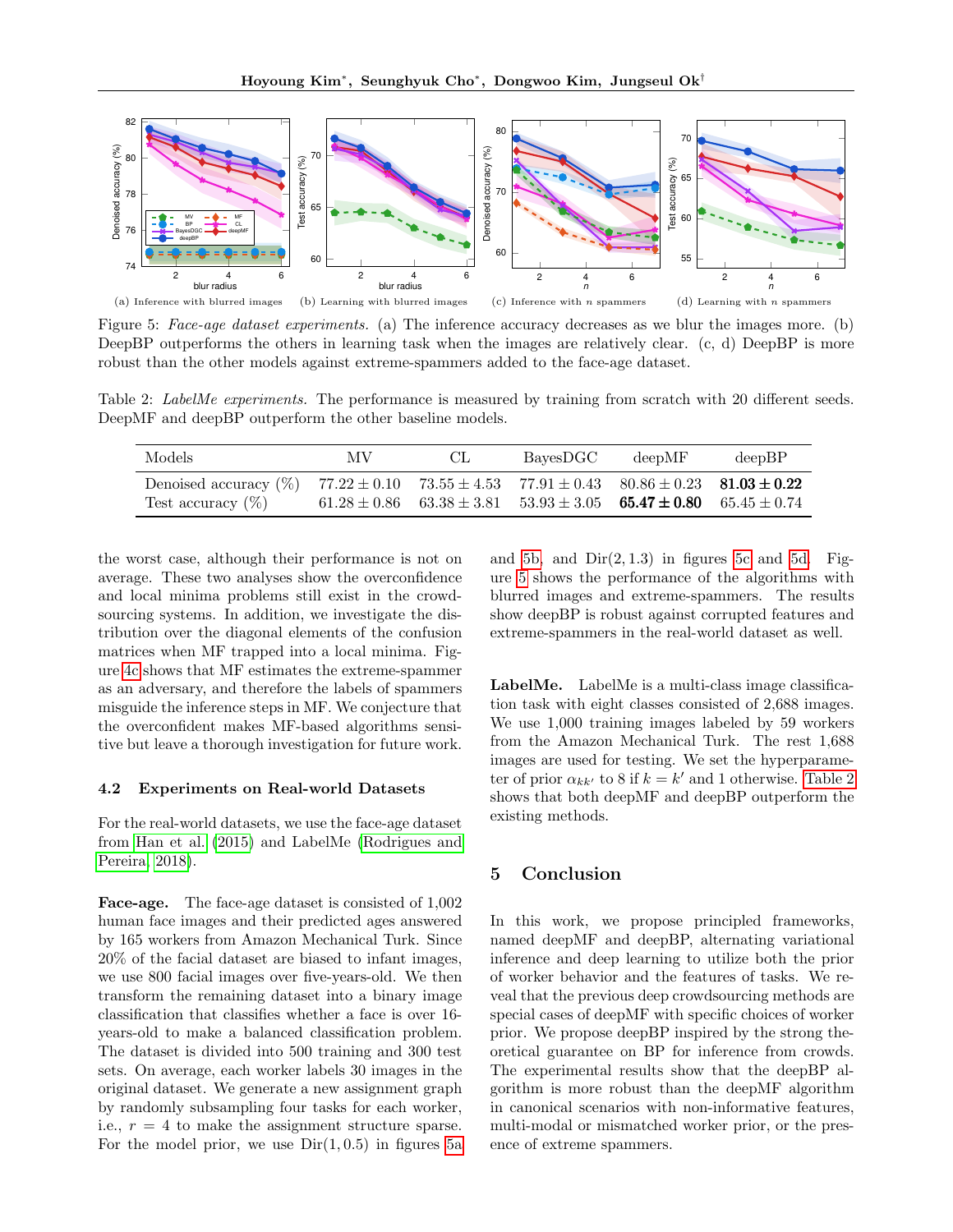## Acknowledgments

This work was partly supported by Institute of Information & communications Technology Planning & Evaluation (IITP) grant funded by the Korea government(MSIT) (No.2019-0-01906, Artificial Intelligence Graduate School Program(POSTECH)) and Institute of Information & communications Technology Planning & Evaluation (IITP) grant funded by the Korea government(MSIT) (No.2021-0-02068, Artificial Intelligence Innovation Hub) and the National Research Foundation of Korea(NRF) grant funded by the Korea government(MSIT) (No.2021R1C1C1011375)

## References

- <span id="page-9-20"></span>Cao, P., Xu, Y., Kong, Y., and Wang, Y. (2019). Max-MIG: an information theoretic approach for joint learning from crowds. In International Conference on Learning Representations.
- <span id="page-9-10"></span>Chu, Z. and Wang, H. (2021). Improve learning from crowds via generative augmentation. In Proceedings of the 27th ACM SIGKDD Conference on Knowledge Discovery & Data Mining, KDD '21, page 167–175, New York, NY, USA. Association for Computing Machinery.
- <span id="page-9-1"></span>Dawid, A. and Skene, A. (1979). Maximum likelihood estimation of observer error-rates using the em algorithm. Applied Statistics, pages 20–28.
- <span id="page-9-18"></span>Gadiraju, U., Demartini, G., Kawase, R., and Dietze, S. (2015). Human beyond the machine: Challenges and opportunities of microtask crowdsourcing. IEEE Intelligent Systems, 30(4):81–85.
- <span id="page-9-17"></span>Han, H., Otto, C., Liu, X., and Jain, A. K. (2015). Demographic estimation from face images: Human vs. machine performance. IEEE Transactions on Pattern Analysis and Machine Intelligence, 37(6):1148– 1161.
- <span id="page-9-0"></span>Jagabathula, S., Subramanian, L., and Venkataraman, A. (2017). Identifying unreliable and adversarial workers in crowdsourced labeling tasks. The Journal of Machine Learning Research, 18(1):3233–3299.
- <span id="page-9-15"></span>Kaggle (2013). Dogs vs. cats. [https://www.kaggle.](https://www.kaggle.com/c/dogs-vs-cats/overview) [com/c/dogs-vs-cats/overview](https://www.kaggle.com/c/dogs-vs-cats/overview).
- <span id="page-9-11"></span>Kuck, J., Chakraborty, S., Tang, H., Luo, R., Song, J., Sabharwal, A., and Ermon, S. (2020). Belief propagation neural networks. In Larochelle, H., Ranzato, M., Hadsell, R., Balcan, M. F., and Lin, H., editors, Advances in Neural Information Processing Systems, volume 33, pages 667–678. Curran Associates, Inc.
- <span id="page-9-13"></span>Li, S.-Y., Huang, S.-J., and Chen, S. (2021). Crowdsourcing aggregation with deep bayesian learning.

SCIENCE CHINA-INFORMATION SCIENCES, 64(3).

- <span id="page-9-3"></span>Liu, Q., Peng, J., and Ihler, A. (2012). Variational inference for crowdsourcing. In Proceedings of the 25th International Conference on Neural Information Processing Systems-Volume 1, pages 692–700.
- <span id="page-9-6"></span>Murphy, K. P. (2013). Machine learning : a probabilistic perspective. MIT Press, Cambridge, Mass. [u.a.].
- <span id="page-9-9"></span>Nguyen, A. T., Wallace, B., Li, J. J., Nenkova, A., and Lease, M. (2017). Aggregating and predicting sequence labels from crowd annotations. In Proceedings of the 55th Annual Meeting of the Association for Computational Linguistics (Volume 1: Long Papers), pages 299–309, Vancouver, Canada. Association for Computational Linguistics.
- <span id="page-9-8"></span>Ok, J., Oh, S., Shin, J., and Yi, Y. (2016). Optimality of belief propagation for crowdsourced classification. In International Conference on Machine Learning, pages 535–544. PMLR.
- <span id="page-9-7"></span>Pearl, J. (1982). Reverend bayes on inference engines: A distributed hierarchical approach. In Proceedings of the Second AAAI Conference on Artificial Intelligence, AAAI'82, page 133–136. AAAI Press.
- <span id="page-9-2"></span>Raykar, V. C., Yu, S., Zhao, L. H., Valadez, G. H., Florin, C., Bogoni, L., and Moy, L. (2010). Learning from crowds. Journal of Machine Learning Research, 11(4).
- <span id="page-9-4"></span>Rodrigues, F. and Pereira, F. (2018). Deep learning from crowds. In Proceedings of the AAAI Conference on Artificial Intelligence, volume 32.
- <span id="page-9-14"></span>Rodrigues, F., Pereira, F., and Ribeiro, B. (2014). Gaussian process classification and active learning with multiple annotators. In *International confer*ence on machine learning, pages 433–441. PMLR.
- <span id="page-9-19"></span>Russell, B. C., Torralba, A., Murphy, K. P., and Freeman, W. T. (2008). Labelme: a database and webbased tool for image annotation. International journal of computer vision, 77(1-3):157–173.
- <span id="page-9-12"></span>Satorras, V. G. and Welling, M. (2021). Neural enhanced belief propagation on factor graphs. In International Conference on Artificial Intelligence and Statistics, pages 685–693. PMLR.
- <span id="page-9-16"></span>Snow, R., O'connor, B., Jurafsky, D., and Ng, A. Y. (2008). Cheap and fast–but is it good? evaluating non-expert annotations for natural language tasks. In Proceedings of the 2008 conference on empirical methods in natural language processing, pages 254– 263.
- <span id="page-9-5"></span>Tanno, R., Saeedi, A., Sankaranarayanan, S., Alexander, D. C., and Silberman, N. (2019). Learning from noisy labels by regularized estimation of annotator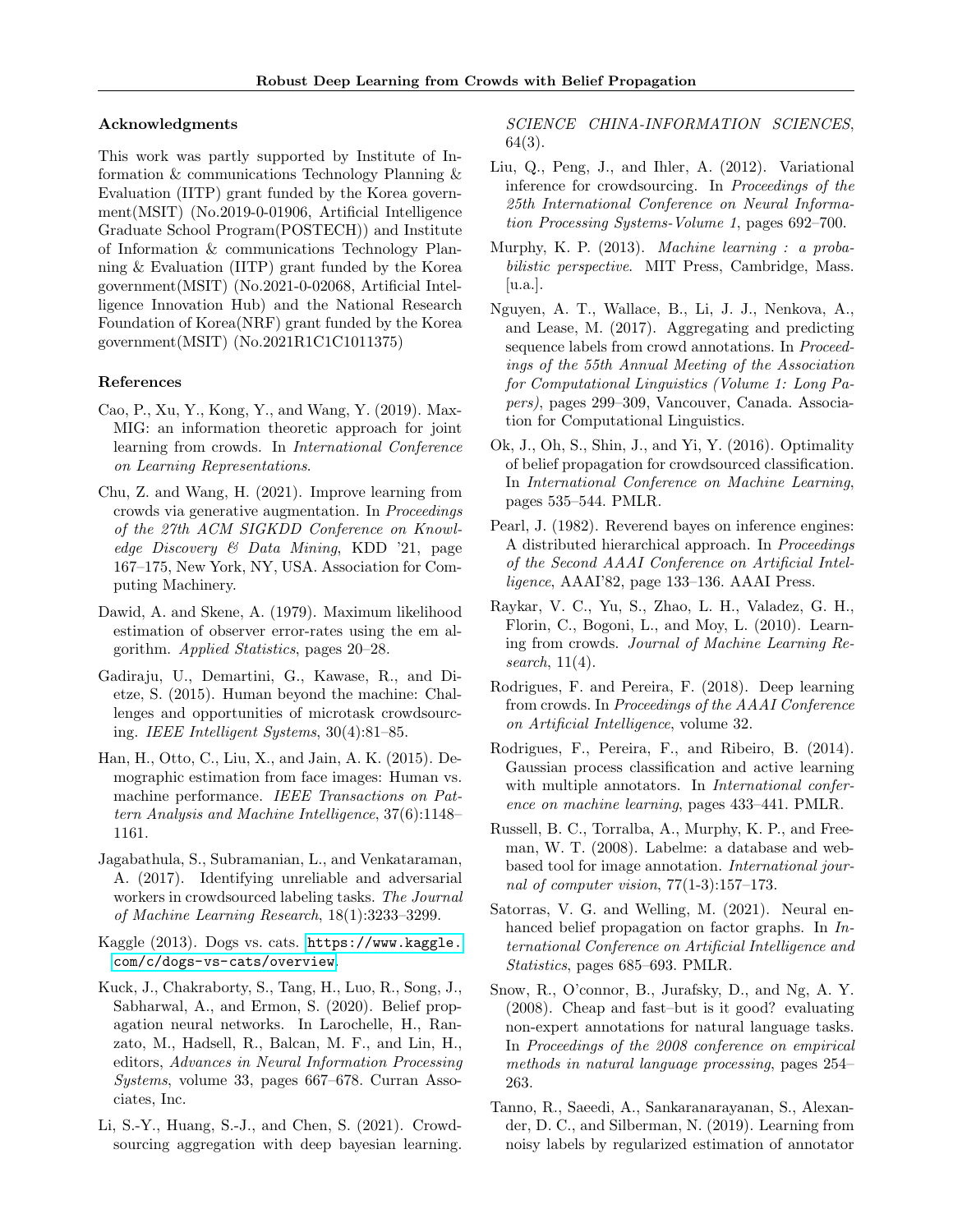confusion. In Proceedings of the IEEE/CVF Conference on Computer Vision and Pattern Recognition, pages 11244–11253.

- <span id="page-10-4"></span>Venanzi, M., Guiver, J., Kazai, G., Kohli, P., and Shokouhi, M. (2014). Community-based bayesian aggregation models for crowdsourcing. In Proceedings of the 23rd International Conference on World Wide Web, WWW '14, page 155–164, New York, NY, USA. Association for Computing Machinery.
- <span id="page-10-2"></span>Weiss, Y. (2001). Comparing the mean field method and belief propagation for approximate inference in mrfs. Advanced mean field methods: theory and practice, pages 229–240.
- <span id="page-10-1"></span>Welinder, P., Branson, S., Perona, P., and Belongie, S. (2010). The multidimensional wisdom of crowds. Advances in neural information processing systems, 23:2424–2432.
- <span id="page-10-0"></span>Whitehill, J., Wu, T.-f., Bergsma, J., Movellan, J., and Ruvolo, P. (2009). Whose vote should count more: Optimal integration of labels from labelers of unknown expertise. Advances in neural information processing systems, 22:2035–2043.
- <span id="page-10-3"></span>Yedidia, J. S., Freeman, W. T., Weiss, Y., et al. (2003). Understanding belief propagation and its generalizations.
- <span id="page-10-5"></span>Zhang, Z., Wu, F., and Lee, W. S. (2020). Factor graph neural networks. In Larochelle, H., Ranzato, M., Hadsell, R., Balcan, M. F., and Lin, H., editors, Advances in Neural Information Processing Systems, volume 33, pages 8577–8587. Curran Associates, Inc.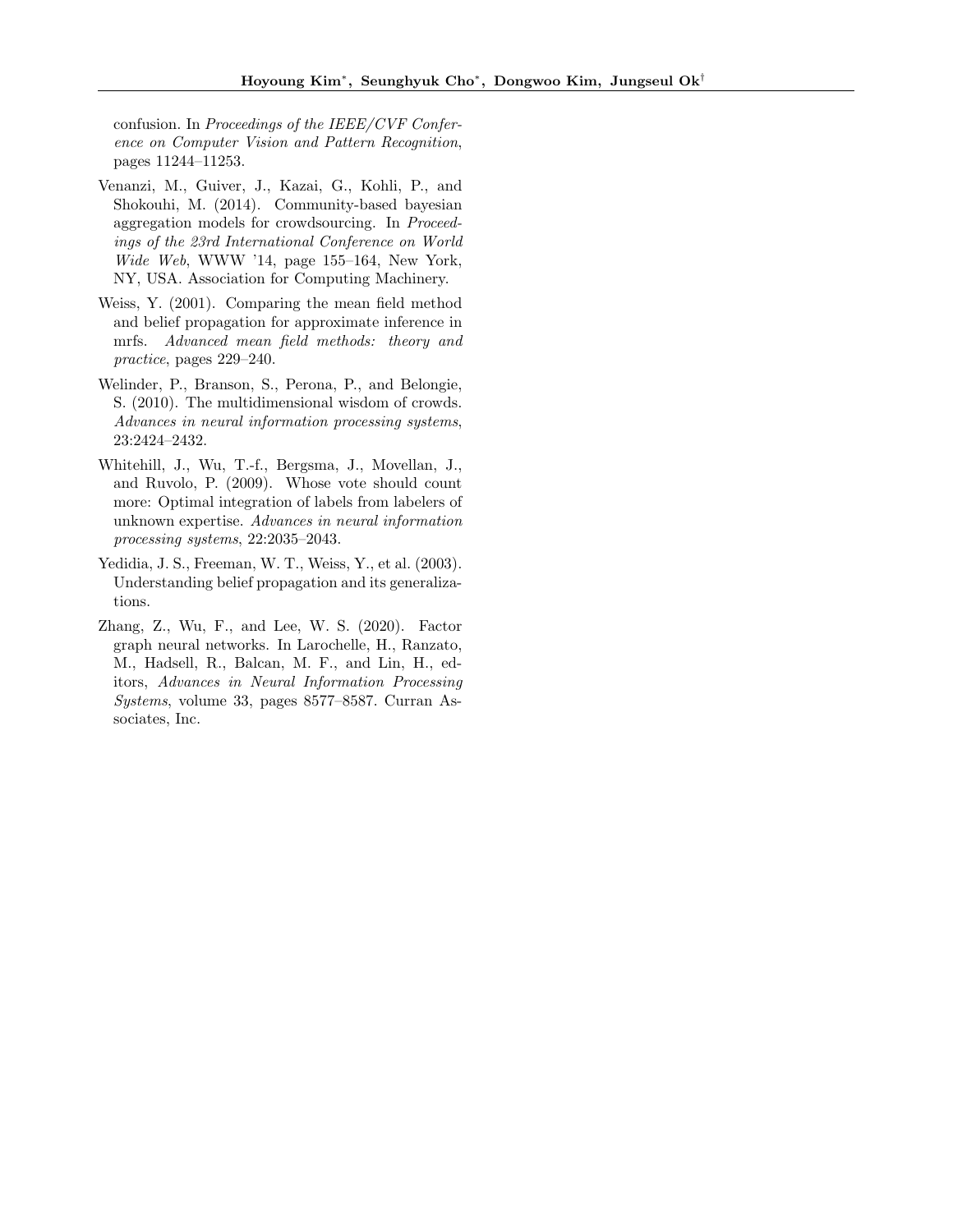# Supplementary Material: Robust Deep Learning from Crowds with Belief Propagation

# <span id="page-11-1"></span><span id="page-11-0"></span>A Large but Sparse Dataset given Fixed Budget



Figure 6: Fixed budget experiments. Learning performance with varying l: (a) given  $B = 2,000$ , synthetic dataset generated with worker prior  $Dir(2, 1)$ ; and (b) given  $B = 1,000$ , the same real-world dataset used in Figure [5](#page-8-0) for which the algorithms use  $Dir(2, 1)$  as worker prior.

In our experiment, we mainly focus on the large-but-sparse dataset, where the number of tasks  $N$  is large but the number of workers per task is limited by a small constant  $l$  due to budget constraint. We often find such a dataset in practice, e.g., [\(Russell et al., 2008;](#page-9-19) [Rodrigues et al., 2014\)](#page-9-14), although it is possible to use the same budget for small-but-dense dataset with small  $N$  and large  $l$ . In this section, we formally study the trade-off between large-but-sparse and small-but-dense datasets, where, in turn, the crowdsoured dataset is better to be large-but-sparse than small-but-dense. In Figure [6,](#page-11-1) we plot the performance of the set of learning algorithms varying the choice of N and l given budget B such that  $N = \lfloor \frac{B}{l} \rfloor$ . We observe that regardless of which algorithm is employed, the learning performance decreases as  $l$  increases. This suggests the large-but-sparse regime rather than the small-but-dense one.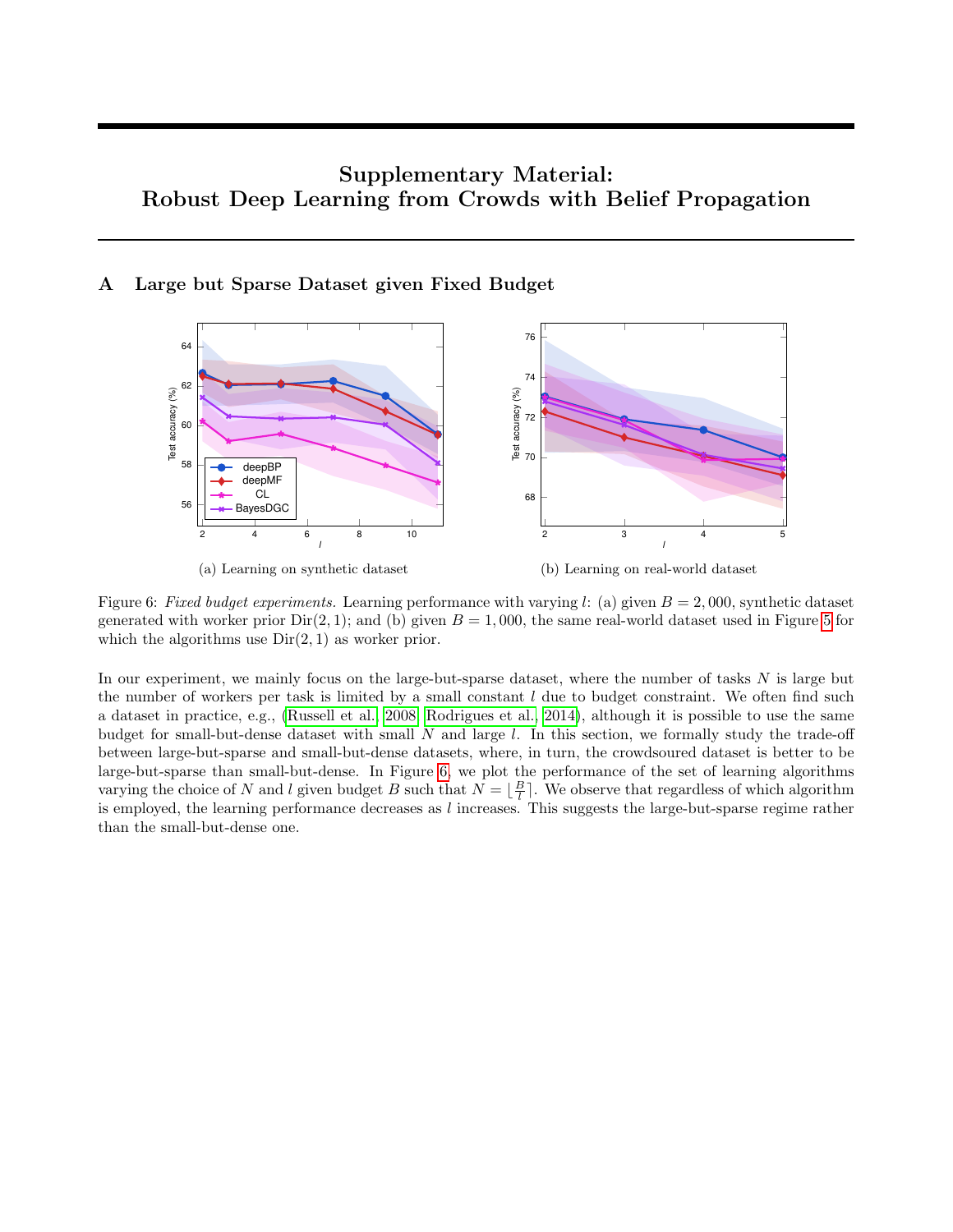# <span id="page-12-0"></span>B Details of Deep Mean-Field

We derive a detailed equation of deepMF alternating variational inference and learning descrbied in Section [3.1.](#page-3-0)

DeepMF is dervied from an ELBO of the marginalization in [\(11\)](#page-3-3) by introducing a variational distribution  $q(z, \theta)$ in the followings:

<span id="page-12-2"></span>
$$
\log p(\boldsymbol{y} \mid \boldsymbol{x}, \boldsymbol{\alpha}, \phi) = \log \mathbb{E}_{q(\boldsymbol{z}, \boldsymbol{\theta})} \left[ \frac{p(\boldsymbol{y}, \boldsymbol{z}, \boldsymbol{\theta} \mid \boldsymbol{x}, \boldsymbol{\alpha}, \phi)}{q(\boldsymbol{z}, \boldsymbol{\theta})} \right] \geq \mathbb{E}_{q(\boldsymbol{z}, \boldsymbol{\theta})} \left[ \log \frac{p(\boldsymbol{y}, \boldsymbol{z}, \boldsymbol{\theta} \mid \boldsymbol{x}, \boldsymbol{\alpha}, \phi)}{q(\boldsymbol{z}, \boldsymbol{\theta})} \right].
$$
 (27)

Note that the lower bound is maximized and achieves the equality if  $q(z, \theta) = p(z, \theta | x, y, \alpha, \phi)$ . We apply MF approximation, assuming a conditional independence of  $z_i$ 's and  $\theta^{(u)}$ 's given  $(x, y, \alpha, \phi)$ , such that:

<span id="page-12-1"></span>
$$
q(\boldsymbol{z}, \boldsymbol{\theta}) = q(\boldsymbol{z})q(\boldsymbol{\theta}; \boldsymbol{\beta}) = \prod_{i \in [N]} q_i(z_i) \prod_{u \in [M]} q_u(\boldsymbol{\theta}^{(u)}; \boldsymbol{\beta}^{(u)}) ,
$$
\n(28)

where we use a parametric estimation  $q_u(\theta^{(u)}; \beta^{(u)}) = \text{Dir}(\theta^{(u)}; \beta^{(u)})$  for each worker u, and approximating  $q_i(z_i) \approx p(z_i \mid \bm{x}, \bm{y}, \bm{\alpha}, \phi)$  and  $q_u(\bm{\theta}^{(u)}; \bm{\beta}^{(u)}) \approx p(\bm{\theta}^{(u)} \mid \bm{x}, \bm{y}, \bm{\alpha}, \phi)$ , we let  $q(\bm{z}) = \prod_{i \in [N]} q_i(z_i)$  and  $q(\bm{\theta}; \bm{\beta}) =$  $\prod_{u\in [M]}q_u(\boldsymbol{\theta}^{(u)};\boldsymbol{\beta}^{(u)}).$ 

Then, using [\(4\)](#page-2-2) and [\(28\)](#page-12-1), the ELBO in [\(27\)](#page-12-2) is written as follows:

$$
\mathcal{L}_{\text{MF}}(q(\boldsymbol{z});\phi,\boldsymbol{\theta},\boldsymbol{\beta}) := \mathbb{E}_{q(\boldsymbol{z})q(\boldsymbol{\theta};\boldsymbol{\beta})} \left[ \log \frac{p(\boldsymbol{y},\boldsymbol{z},\boldsymbol{\theta} \mid \boldsymbol{x},\boldsymbol{\alpha},\phi)}{q(\boldsymbol{z})q(\boldsymbol{\theta};\boldsymbol{\beta})} \right] = \mathbb{E}_{q(\boldsymbol{z})q(\boldsymbol{\theta};\boldsymbol{\beta})} \left[ \log \frac{p(\boldsymbol{z} \mid \boldsymbol{x},\phi)p(\boldsymbol{y} \mid \boldsymbol{z},\boldsymbol{\theta})p(\boldsymbol{\theta} \mid \boldsymbol{\alpha})}{q(\boldsymbol{z})q(\boldsymbol{\theta};\boldsymbol{\beta})} \right]
$$
  
\n
$$
= \mathbb{E}_{q(\boldsymbol{z})q(\boldsymbol{\theta};\boldsymbol{\beta})} \left[ \log p(\boldsymbol{y} \mid \boldsymbol{z},\boldsymbol{\theta}) \right] - D_{\text{KL}}(q(\boldsymbol{z}) \parallel p(\boldsymbol{z} \mid \boldsymbol{x},\phi)) - D_{\text{KL}}(q(\boldsymbol{\theta};\boldsymbol{\beta}) \parallel p(\boldsymbol{\theta} \mid \boldsymbol{\alpha})) . \tag{29}
$$

In each iteration of deepMF, we seek  $q(z)$ ,  $\beta$  and  $\phi$ , sequentially, to maximize  $\mathcal{L}_{\text{MF}}(q(z); \phi, \theta, \beta)$  by fixing the others. To be specific, recalling  $p(z | x, \phi) := \prod_{i \in [N]} f_{\phi}(z_i; x_i)$ , given the classifier  $f_{\phi}$  and the other variational distributions, the ELBO is maximized at  $q_i(z_i)$  such that:

<span id="page-12-4"></span>
$$
\log q_i(z_i) = \sum_{u \in \mathbb{M}_i} \mathbb{E}_{q_u(\theta^{(u)}; \beta^{(u)})} \left[ \log \theta^{(u)}_{z_i, y_i^{(u)}} \right] + \log f_{\phi}(z_i; x_i) - 1 , \qquad (30)
$$

where we let  $M_i$  be the set of workers labeling task i and collection is denoted by  $MF(f_\phi(\bm{x}), \bm{y}, \bm{\alpha}, \bm{\theta}, \bm{\beta})$ . The inference of deepMF is based on  $q_i(z_i)$  from MF( $\cdot$ ).

Then, provided  $q(z)$  from MF(·), deepMF finds  $\phi$  and  $\beta$  independently to maximize the ELBO in [\(29\)](#page-12-3):

<span id="page-12-3"></span>
$$
\hat{\phi}, \hat{\boldsymbol{\beta}} = \underset{\phi, \boldsymbol{\beta}}{\arg \max} \mathcal{L}_{\mathrm{MF}}(q(\boldsymbol{z}); \phi, \boldsymbol{\theta}, \boldsymbol{\beta}) . \tag{31}
$$

First, the ELBO is maximized at  $q_u(\theta^{(u)}; \beta^{(u)})$  such that:

$$
\log q_u(\boldsymbol{\theta}^{(u)}; \boldsymbol{\beta}^{(u)}) = \sum_{i \in \mathbb{N}_u} \mathbb{E}_{q(\boldsymbol{z}_i)} \left[ \log p(y_i^{(u)} \mid \boldsymbol{z}_i, \boldsymbol{\theta}^{(u)}) \right] + \log p(\boldsymbol{\theta}^{(u)} \mid \boldsymbol{\alpha}) - 1 , \qquad (32)
$$

where we use a worker prior  $p(\theta^{(u)} | \alpha) = \text{Dir}(\theta^{(u)}; \alpha)$  for each worker u. Each element of  $\beta^{(u)}$  is updated as:

$$
\beta_{k_1k_2}^{(u)} = \alpha_{k_1k_2} + \sum_{\{i|i \in \mathbb{N}_u, y_i^{(u)} = k_2\}} q_i(z_i = k_1) ,
$$
\n(33)

for all  $k_1, k_2 \in [K]$ .

Second, the ELBO is maximized at  $\phi$  such that:

<span id="page-12-5"></span>
$$
\hat{\phi} = \underset{\phi}{\arg \max} \mathcal{L}_{\mathrm{MF}}(q(\boldsymbol{z}); \phi, \boldsymbol{\theta}, \boldsymbol{\beta}) = \underset{\phi}{\arg \min} D_{\mathrm{KL}}(q(\boldsymbol{z}) \parallel p(\boldsymbol{z} \mid \boldsymbol{x}, \phi)), \qquad (34)
$$

which corresponds to training classifier  $f_{\phi}$ .

We note that deepMF is easily implementable as an iteration of the inference in [\(30\)](#page-12-4) and learning in [\(34\)](#page-12-5) is just a sequence of maximizations for the same objective in [\(29\)](#page-12-3) but different variables. Hence, it is a popular framework despite the coarse approximation in [\(28\)](#page-12-1).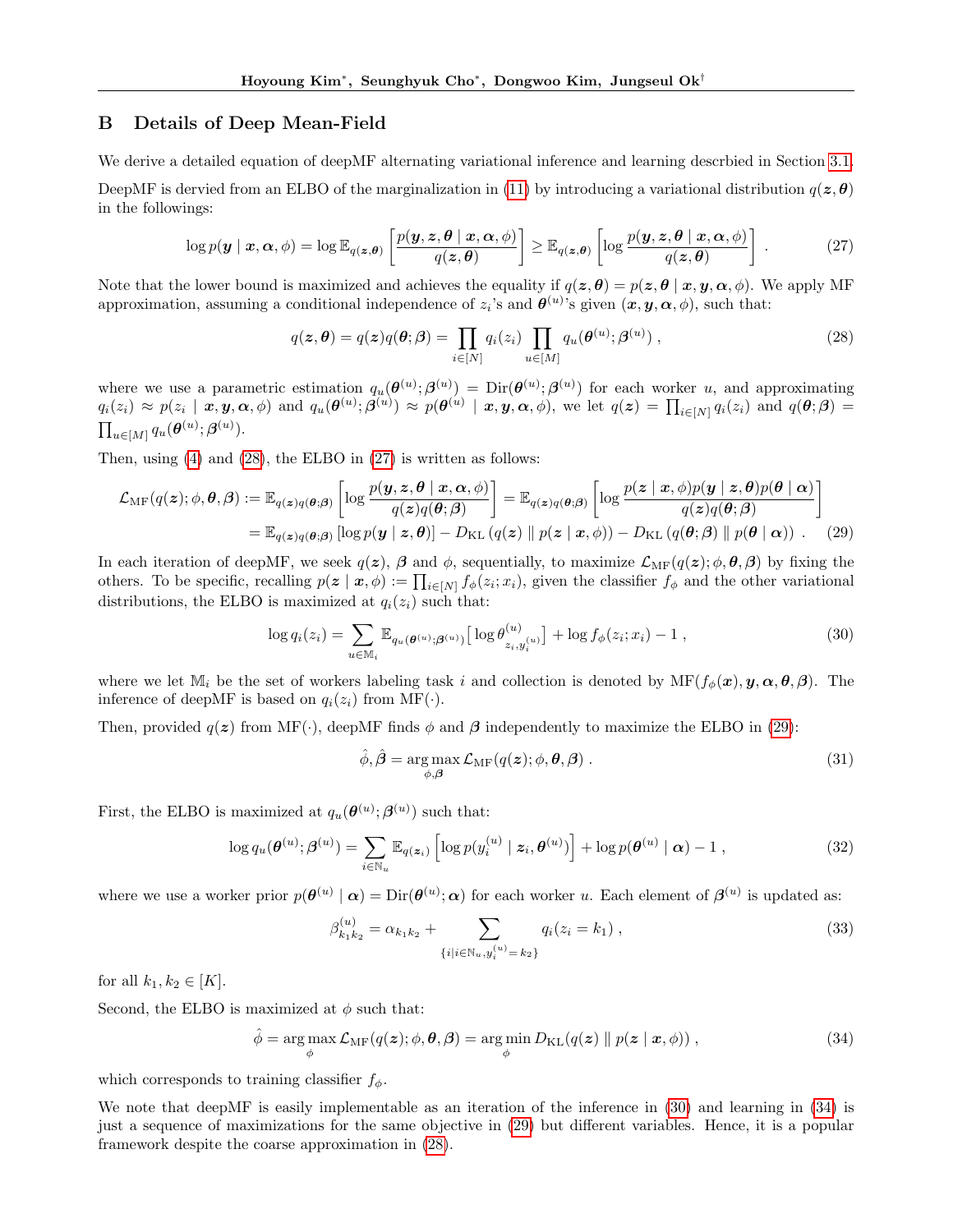# <span id="page-13-0"></span>C Correspondence of Deep Mean-Field to Existing Algorithms

<span id="page-13-1"></span>Table 3: Choices of variational distributions and hyperparameter. All the methods use fully-factorized variational distribution which follows MF approximation and Dirichlet distribution for worker prior  $\alpha$ . To approximate the posterior of true label  $q_i(z_i)$ , CL and Trace use the output of a neural network  $f_\phi(z_i; x_i)$ . BayesDGC and deepMF estimate the Categorical distribution of  $\gamma$ . For the posterior of confusion matrix  $q_u(\theta^{(u)})$ , BayesDGC and deepMF estimate the Dirichlet distribution of  $\beta$  to capture uncertainty. For the worker prior, CL set all  $\alpha$ to 1 which indicates no prior distribution on  $\theta$ . Trace posits an adversary prior that assumes more adversaries than hammers.

| Model                            | $q_i(z_i)$                                | $q_u(\boldsymbol{\theta}^{(u)})$                                                                                             | $\alpha$                                          |
|----------------------------------|-------------------------------------------|------------------------------------------------------------------------------------------------------------------------------|---------------------------------------------------|
| CL (Rodrigues and Pereira, 2018) | $f_{\phi}(z_i; x_i)$                      | $\delta(\boldsymbol{\theta}=\boldsymbol{\theta}^{(u)})$                                                                      | $\alpha = 1$                                      |
| Trace (Tanno et al., $2019$ )    | $f_{\phi}(z_i; x_i)$                      | $\delta(\boldsymbol{\theta}=\boldsymbol{\theta}^{(u)})$                                                                      | $\alpha_{kk} < 1, \alpha_{kk'} = 1 \ (k' \neq k)$ |
| BayesDGC (Li et al., 2021)       | $\text{Cat}_i(z_i   \boldsymbol{\gamma})$ | $\operatorname{Dir}(\boldsymbol{\theta}^{(u)} \mid \boldsymbol{\beta}^{(u)})$                                                |                                                   |
| deepMF                           |                                           | $\operatorname{Cat}_i(z_i   \boldsymbol{\gamma})$ $\operatorname{Dir}(\boldsymbol{\theta}^{(u)}   \boldsymbol{\beta}^{(u)})$ | -                                                 |

In Section [3.2,](#page-4-0) we show that deepMF is a generalization of some previous studies based on choices of variational distributions and worker prior [\(Rodrigues and Pereira, 2018;](#page-9-4) [Tanno et al., 2019;](#page-9-5) [Li et al., 2021\)](#page-9-13). In this section, we show that how these studies can be seen as a special case of deepMF. The choices of variational distributions and hyperparameters are summarized in [Table 3.](#page-13-1)

First, the ELBO of deepMF in [\(14\)](#page-3-6) is written as follows:

$$
\mathcal{L}_{\mathrm{MF}}(q(\boldsymbol{z});\phi,\boldsymbol{\theta},\boldsymbol{\beta}) := \mathbb{E}_{q(\boldsymbol{z})q(\boldsymbol{\theta};\boldsymbol{\beta})}[\log p(\boldsymbol{y} \mid \boldsymbol{z},\boldsymbol{\theta})] - D_{\mathrm{KL}}(q(\boldsymbol{z}) \parallel p(\boldsymbol{z}|\boldsymbol{x},\phi)) - D_{\mathrm{KL}}(q(\boldsymbol{\theta};\boldsymbol{\beta}) \parallel p(\boldsymbol{\theta}|\boldsymbol{\alpha})). \tag{35}
$$

Each [Rodrigues and Pereira](#page-9-4) [\(2018\)](#page-9-4) and [Tanno et al.](#page-9-5) [\(2019\)](#page-9-5) use a neural network parameterized by  $\phi$  to model the posterior of true label  $q(z)$  and use the Dirac delta function as a variational distribution of confusion matrices  $q(\theta)$  to simplify the training process. Then, the new ELBO is given by:

$$
\mathcal{L}_{\text{new}}(\boldsymbol{z};\phi,\boldsymbol{\theta}) := \mathbb{E}_{p(\boldsymbol{z}|\boldsymbol{x},\phi)}[\log p(\boldsymbol{y} \mid \boldsymbol{z},\boldsymbol{\theta})] + \log p(\boldsymbol{\theta} \mid \boldsymbol{\alpha}) . \qquad (36)
$$

The two algorithms choose different concentration parameters  $\alpha$  of the Dirichlet distribution. Assuming each confusion matrix  $\theta^{(u)}$  is conditionally independent given  $\alpha$ , the log-likelihood is written as:

$$
\log p(\boldsymbol{\theta}|\boldsymbol{\alpha}) = \sum_{u \in [M]} \log p(\boldsymbol{\theta}^{(u)}|\boldsymbol{\alpha}) = \sum_{u \in [M]} \sum_{k_1 \in [K]} \sum_{k_2 \in [K]} \log p(\theta_{k_1 k_2}^{(u)}|\alpha_{k_1 k_2}) \propto \sum_{u \in [M]} \sum_{k_1 \in [K]} \sum_{k_2 \in [K]} (\alpha_{k_1 k_2} - 1) \log \theta_{k_1 k_2}^{(u)}.
$$
 (37)

[Rodrigues and Pereira](#page-9-4) [\(2018\)](#page-9-4) set all  $\alpha$  to 1, which assumes that the workers are from a uniform distribution. Then, the ELBO of CL [\(Rodrigues and Pereira, 2018\)](#page-9-4) is given by:

$$
\mathcal{L}_{\text{CL}}(z; \phi, \theta) := \mathbb{E}_{p(z|x,\phi)}[\log p(y | z, \theta)],
$$
\n(38)

where its negative represents the cross-entropy of the distribution  $p(y | z, \theta)$  relative to the distribution  $p(z)$  $x, \phi$ ). [Tanno et al.](#page-9-5) [\(2019\)](#page-9-5) set  $\alpha_{k_1 k_2}$  less than 1 when  $k_1 = k_2$  and 1 otherwise, which assumes that adversaries exist more than hammers, i.e.,  $Dir(0.8, 1)$ . Then, the ELBO of log version of Trace [\(Tanno et al., 2019\)](#page-9-5) is given by:

<span id="page-13-2"></span>
$$
\mathcal{L}_{\text{Trace}}(\boldsymbol{z};\phi,\boldsymbol{\theta}) := \mathbb{E}_{p(\boldsymbol{z}|\boldsymbol{x},\phi)}[\log p(\boldsymbol{y} \mid \boldsymbol{z},\boldsymbol{\theta})] - \boldsymbol{\lambda} \operatorname{tr}(\log \boldsymbol{\theta}), \qquad (39)
$$

where  $\lambda$  is hyperparameter, i.e.  $\lambda \in \mathbb{R}^{K \times K}$  and  $\lambda_{k_1 k_2} = 1 - \alpha_{k_1 k_2}$ .  $\text{tr}(\cdot)$  denotes trace and the difference from [Tanno et al.](#page-9-5) [\(2019\)](#page-9-5) is the existence of log in the trace. The ELBO in [\(39\)](#page-13-2) simply add a regularization term of worker prior to CL [\(Rodrigues and Pereira, 2018\)](#page-9-4).

However, the above uniform and adversary prior seem unreasonable in the real world. We find that the difference in prior is correlated with the initialization of the confusion matrix. [Rodrigues and Pereira](#page-9-4) [\(2018\)](#page-9-4) initialize the confusion matrix with identities, however, [Tanno et al.](#page-9-5) [\(2019\)](#page-9-5) initialize the confusion matrix to totally experts, i.e., the diagonal component of the confusion matrix is greater than 1, for adversary prior, which can lower the value of the confusion matrix.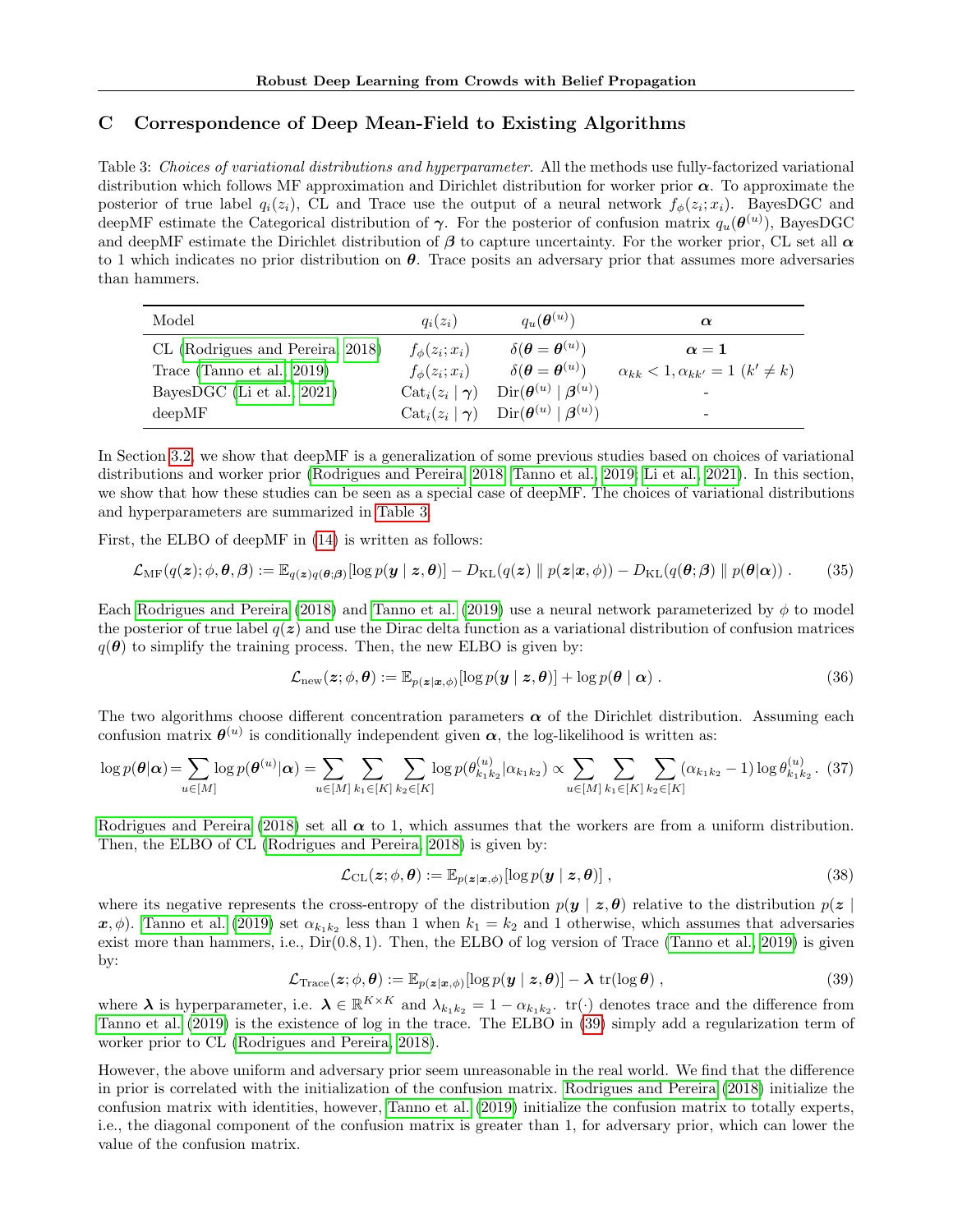## <span id="page-14-0"></span>D Sensitivity of Adversary Prior

<span id="page-14-1"></span>

Figure 7: Sensitivity of Adversary Prior. (a, b) The inference and learning performance of Trace decrease as  $\lambda$ increases. We use confusion matrices initialized with  $\delta = 2$ . (c, d) The inference and learning performance of both CL and Trace are sensitive to the initialization of confusion matrices. We set the hyperparameter  $\lambda$  to 0.5.

Trace [\(Tanno et al., 2019\)](#page-9-5) proposes the adversary prior which assumes more adversaries than hammers. However, we empirically found the adversarial prior is sensitive to the choice of different hyperparameters. Specifically, we focuse on  $\lambda$  and  $\delta$ , which indicates the degree of adversary and the initialization value of confusion matrices, respectively. For the experiments, the confusion matrix is initialized as an diagonal matrix with the same diagonal entry  $\delta$ , e.g.,  $[[\delta, 0], [0, \delta]]$  for a binary classification. We use a synthetic dataset generated with worker prior Dir(3, 1). Different learning rates are set for classifier parameters and confusion matrix parameters: 1e−3 for training the classifier and 1e−2 for the confusion matrices, respectively. We conduct experiments from 7 different seeds. As Trace constrains  $\lambda$  to be positive, we vary  $\lambda$  from 0.5 to 2. To initialize confusion matrices of workers to totally experts, we vary  $\delta$  from 1 to 6. Figure [7](#page-14-1) shows that in both inference and learning task, the performance of Trace seems to be sensitive to  $\lambda$  and  $\delta$ . Even in the above situations, Trace performs worse than CL which assumes uniform prior.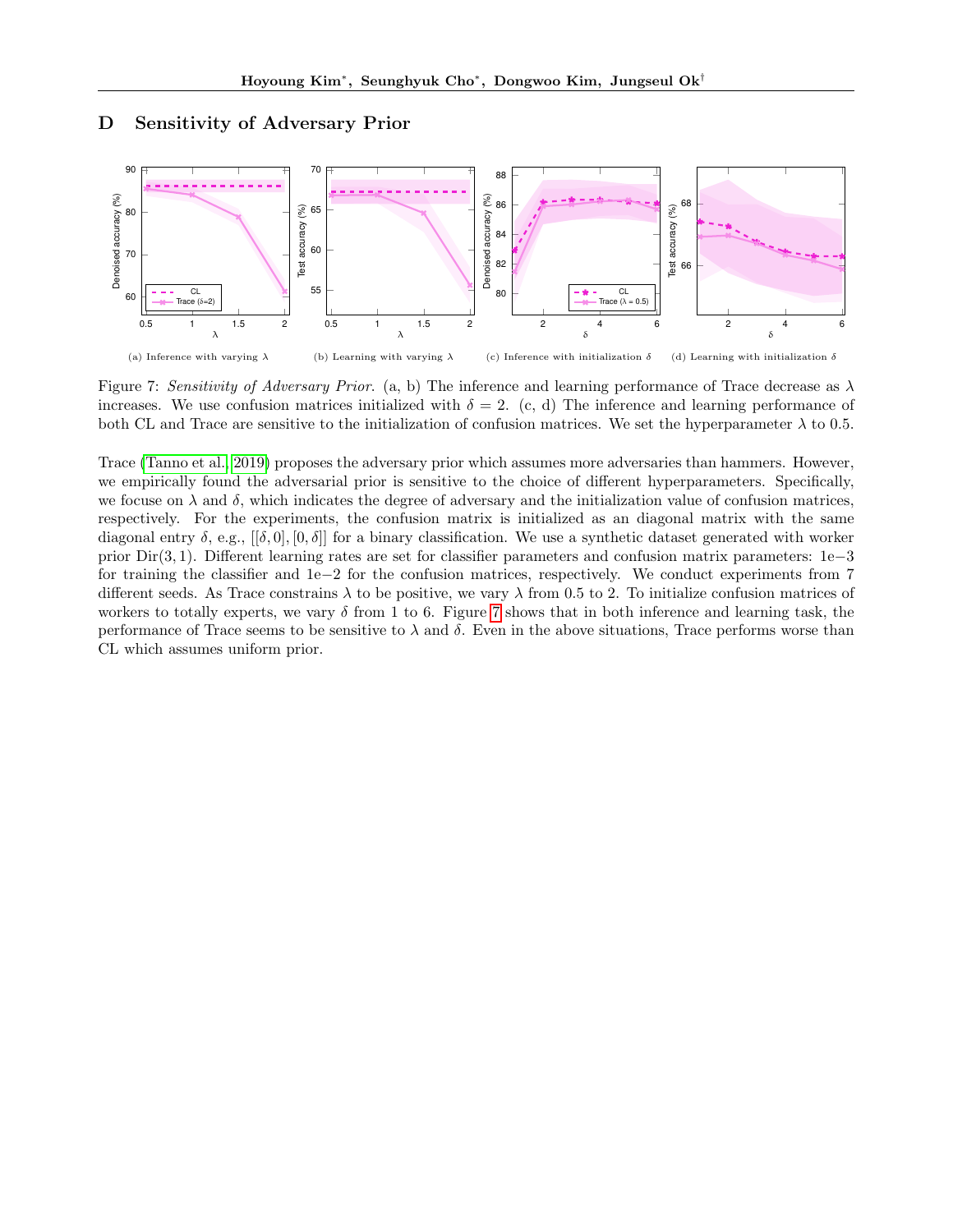# <span id="page-15-0"></span>E BP Optimization

<span id="page-15-2"></span>

Figure 8: Inference performance of our BP and [Liu et al.](#page-9-3) [\(2012\)](#page-9-3)'s BP. We compare the inference performance of our BP algorithm and [Liu et al.](#page-9-3) [\(2012\)](#page-9-3)'s BP algorithm in three different worker priors. The inference performance is averaged from 100 different seeds. (a, b, c) In all the settings, as the sample size increases, our BP's inference performance is improved and shows similar performance to [Liu et al.](#page-9-3) [\(2012\)](#page-9-3). We use sample size 400.

## E.1 Factor-to-Variable Message

We remark that the update of  $m_{g_u \to i}^{t+1}$  in [\(22\)](#page-5-3) seems intractable as it requires exponentially many summations in the number of tasks labeled by worker, i.e.,  $O(2^{|N_u|})$ . To bypass the intractable computation, we use a Monte-Carlo method using S samples, of which computational cost is bounded by  $O(|\mathbb{N}_u| \cdot K \cdot S)$ .

Expansion. The update of factor-to-variable message in [\(22\)](#page-5-3) can be written as:

$$
m_{g_u \to i}(z_i) \propto \sum_{z_{\mathbb{N}_u \setminus \{i\}}} g_u(z_{\mathbb{N}_u}) \prod_{j \in \mathbb{N}_u \setminus i} m_{j \to g_u}(z_j)
$$
\n
$$
(40)
$$

$$
= \sum_{\mathbf{z}_{\mathbb{N}_u \backslash \{i\}}}\left(\int_{\boldsymbol{\theta}^{(u)}} p(\boldsymbol{\theta}^{(u)} \mid \boldsymbol{\alpha}) \prod_{(k_1,k_2) \in [K] \times [K]} (\theta_{k_1,k_2}^{(u)})^{\gamma_{k_1k_2}^{(u)}} d\boldsymbol{\theta}^{(u)}\right) \prod_{j \in \mathbb{N}_u \backslash i} m_{j \to g_u}(z_j)
$$
(41)

$$
= \int_{\theta^{(u)}} p(\theta^{(u)} \mid \alpha) \cdot \sum_{z_{\mathbb{N}_u \setminus \{i\}}} \left( \prod_{(k_1, k_2) \in [K] \times [K]} (\theta^{(u)}_{k_1, k_2})^{\gamma^{(u)}_{k_1 k_2}} \prod_{j \in \mathbb{N}_u \setminus i} m_{j \to g_u}(z_j) \right) d\theta^{(u)} \tag{42}
$$

$$
= \int_{\theta^{(u)}} p(\theta^{(u)} \mid \alpha) \cdot \theta^{(u)}_{z_i, y_i^{(u)}} \cdot \sum_{z_{\mathbb{N}_u \setminus i}} \prod_{j \in \mathbb{N}_u \setminus i} \theta^{(u)}_{z_j, y_j^{(u)}} \cdot m_{j \to g_u}(z_j) d\theta^{(u)}
$$
(43)

$$
= \int_{\boldsymbol{\theta}^{(u)}} p(\boldsymbol{\theta}^{(u)} \mid \boldsymbol{\alpha}) \cdot \theta_{z_i, y_i^{(u)}}^{(u)} \cdot \prod_{j \in \mathbb{N}_u \backslash \{i\}} \sum_{z \in [K]} \theta_{z, y_j^{(u)}}^{(u)} \cdot m_{j \to g_u}(z) d\boldsymbol{\theta}^{(u)}
$$
(44)

$$
= \int_{\theta^{(u)}} p(\theta^{(u)} \mid \boldsymbol{\alpha}) \cdot \theta^{(u)}_{z_i, y_i^{(u)}} \cdot \prod_{j \in \mathbb{N}_u \backslash i} \langle \theta^{(u)}_{\cdot, y_j^{(u)}}, m_{j \to g_u} \rangle d\theta^{(u)}
$$
(45)

<span id="page-15-1"></span>
$$
= \mathbb{E}_{p(\boldsymbol{\theta}^{(u)}|\boldsymbol{\alpha})} \left[ \theta_{z_i, y_i^{(u)}}^{(u)} \cdot \prod_{j \in \mathbb{N}_u \backslash i} \langle \theta_{\cdot, y_j^{(u)}}^{(u)}, \boldsymbol{m}_{j \to g_u} \rangle \right], \qquad (46)
$$

where  $\gamma_{k_1k}^{(u)}$  $\kappa_1^{(u)}_{k_1k_2}$  is the number tasks that the true label is  $k_1$  and the worker u's label is  $k_2$ , and  $m_{j\to g_u}$  is a vector of the messages from task j to worker u where  $m_{j\to g_u} \in \mathbb{R}^K$ . By approximating  $p(\theta^{(u)} | \alpha)$  with S Monte-Carlo samples, we can compute the expectation [\(46\)](#page-15-1) in  $\tilde{O}(|N_u| \cdot K \cdot S)$ .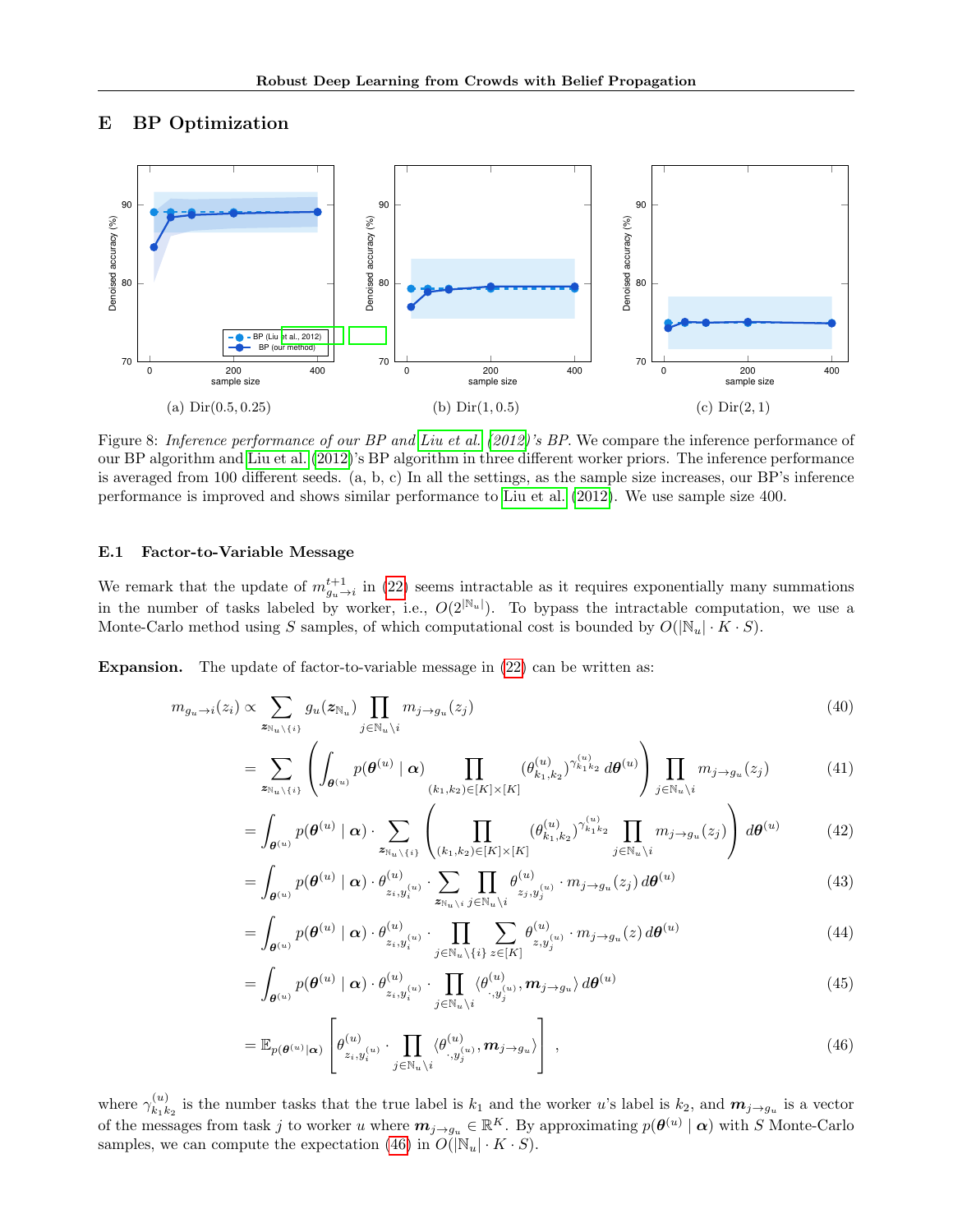## E.2 Effect of the Sample Size

As our BP algorithm in [\(46\)](#page-15-1) uses Monte-Carlo sampling, its performance is inconsistent when using continuous worker prior, for example, Beta and Dirichlet. To provide a performance boundary, we test our BP algorithm in synthetic datasets, where the true prior is continuous, with varying sample size from 10 to 400 and compare it with [Liu et al.](#page-9-3) [\(2012\)](#page-9-3)'s BP algorithm when the true prior is given to the algorithms. Each of the synthetic dataset is generated with worker prior  $Dir(2, 1)$ ,  $Dir(1, 0.5)$ , and  $Dir(0.5, 0.25)$ . Figure [8](#page-15-2) shows that in all the settings, the inference performance of our BP algorithm is improved as the sample size increases. Furthermore, with many samples, it shows comparable performance to [Liu et al.](#page-9-3) [\(2012\)](#page-9-3).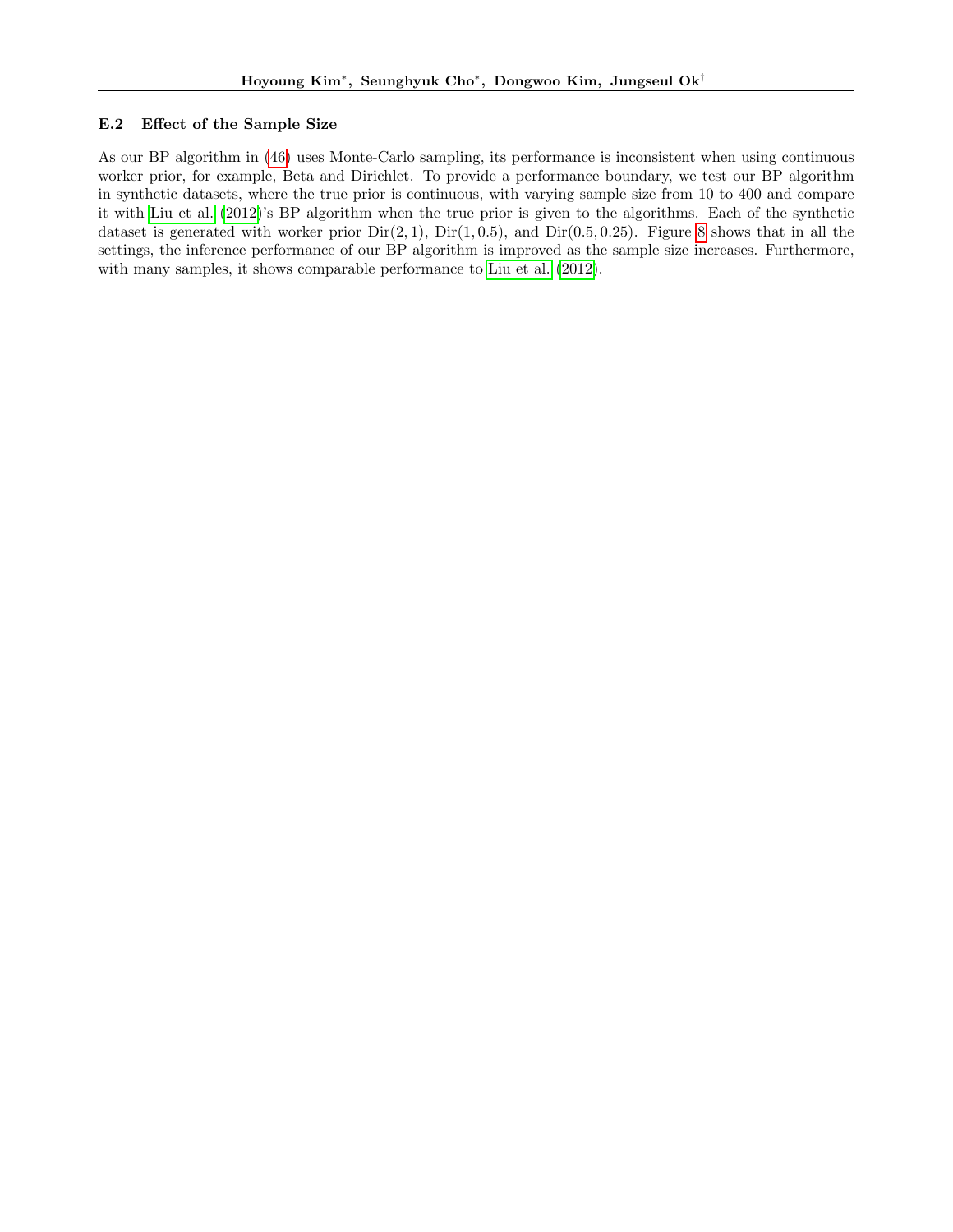# F Experimental Details

| Models         | MΛ       | CL       | BayesDGC deepMF |        | $dee$ <sub>D</sub> $BP$ |
|----------------|----------|----------|-----------------|--------|-------------------------|
| Figure 1       |          |          |                 | $1e-4$ | $1e-4$                  |
| Figure 2       | $1e-4$   | $1e-4$   | $1e-4$          | $1e-4$ | $1e-4$                  |
| Figures 3a, 3b | $1e-4$   | $1e-4$   | $1e-5$          | $1e-4$ | $1e-4$                  |
| Figures 3c, 3d | $1e-4$   | $1e-4$   | $1e-4$          | $1e-4$ | $1e-4$                  |
| Figures 5a, 5b | $1e-3$   | $1e - 3$ | $1e-3$          | $1e-3$ | $1e-3$                  |
| Figures 5c, 5d | $5e{-}5$ | $5e - 5$ | $5e-5$          | $5e-5$ | $5e-5$                  |
| Table 2        | $1e-4$   | $1e-3$   | $1e-4$          | $1e-4$ | $1e-4$                  |
| Figures 6      |          | $1e-4$   | $1e-4$          | $1e-4$ | $1e-4$                  |

<span id="page-17-0"></span>Table 4: Learning rates of the experiments. CL denotes [Rodrigues and Pereira](#page-9-4) [\(2018\)](#page-9-4) and BayesDGC denotes [Li et al.](#page-9-13) [\(2021\)](#page-9-13).

## F.1 Model Architecture

Due to the complexity between the input features and the true labels, the classifier in [\(1\)](#page-2-4) is often modeled with neural networks. We follow the standard architecture of neural network in crowdsourcing literature for fair comparison, e.g., [\(Rodrigues and Pereira, 2018\)](#page-9-4) and [\(Cao et al., 2019\)](#page-9-20). For the classifier, we use a four-layer convolutional network with kernel size 3 and stride 1 without padding, and the number of output channels for each convolutional layer is 32, 32, 64, and 64. Each of the convolutional layer's output passes through a maxpooling layer with kernel size 2 and stride 2. Batch normalization is used at the output of the first convolutional layer. By passing the last convolutional layer's output to two fully-connected layers with hidden size 128 and ReLU activation, we finally retrieve the prediction of the input image.

## F.2 Hyperparameters

We train the classifier with full-batch to maintain the whole structure of the given assignment graph in all the experiments. For approximating the factor-to-variable messages in [\(46\)](#page-15-1), we use sample size 400. We clip the classifier's output with value 0.9 for all the experiments, except Figure [1.](#page-6-0) [Table 4](#page-17-0) shows the learning rates for each experiment. For the computing infrastructures, we use RTX 3090 and RTX A5000.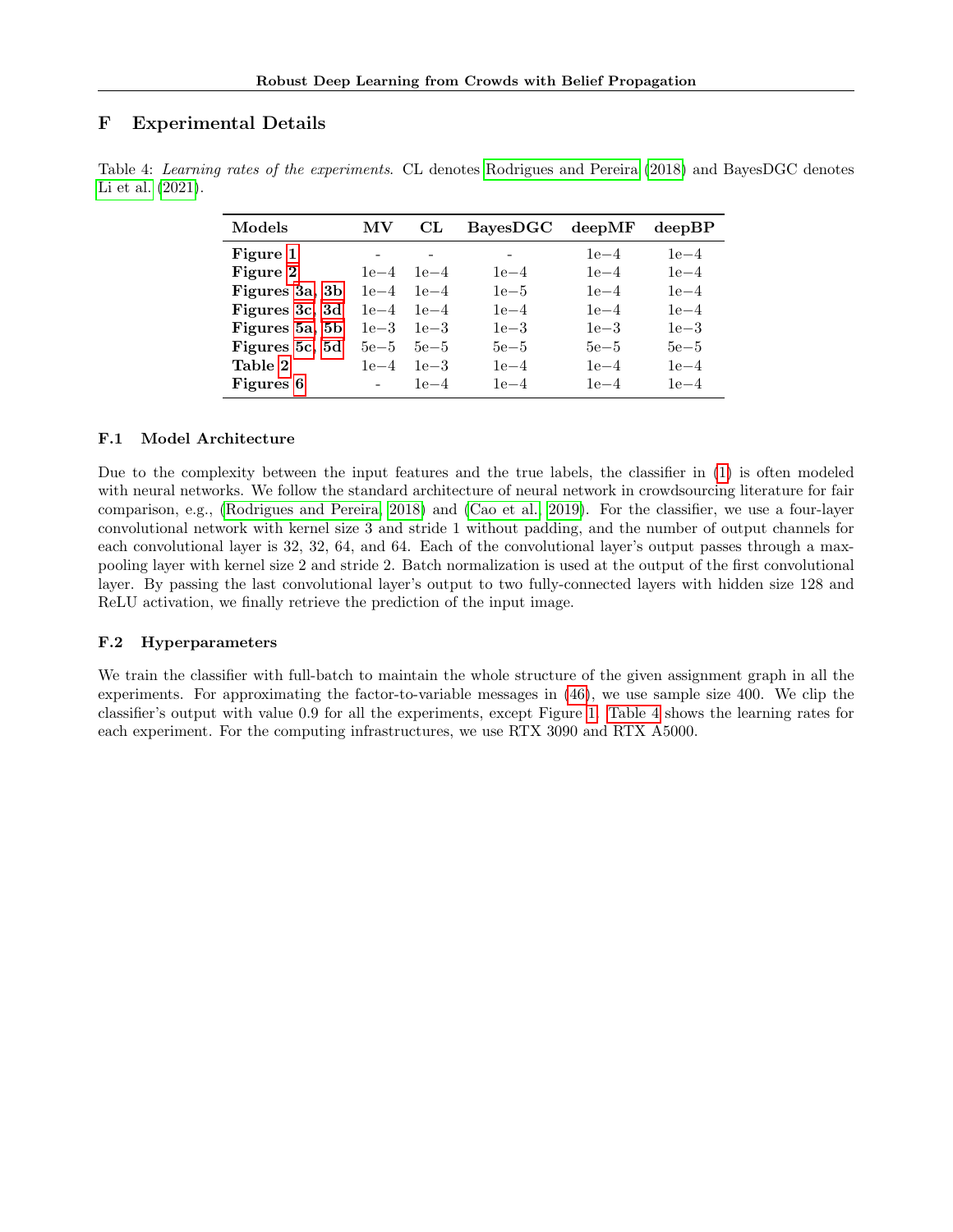# <span id="page-18-0"></span>G Examples of Blurred Images

<span id="page-18-1"></span>

Figure 9: Blurred images. (a, b, c) Dog images with blur radius from 0 to 32. (d, e, f) Cat images with blur radius from 0 to 32. When blur radius reaches 32, it is tricky to distinguish between dogs and cats with the naked eyes.

In Section [4.1,](#page-6-2) we show the performance of deepMF and deepBP when the task features are corruped by the Gaussian blur. To exemplify the effect of Gaussian blur, we demonstrate the changes in images with varying radius of Gaussian blur in Figure [9.](#page-18-1) When the radius of Gaussian blur reaches 32, it is almost impossible to identify the original class of the image by naked eyes as shown in Figure [9c](#page-18-1) and Figure [9f.](#page-18-1)